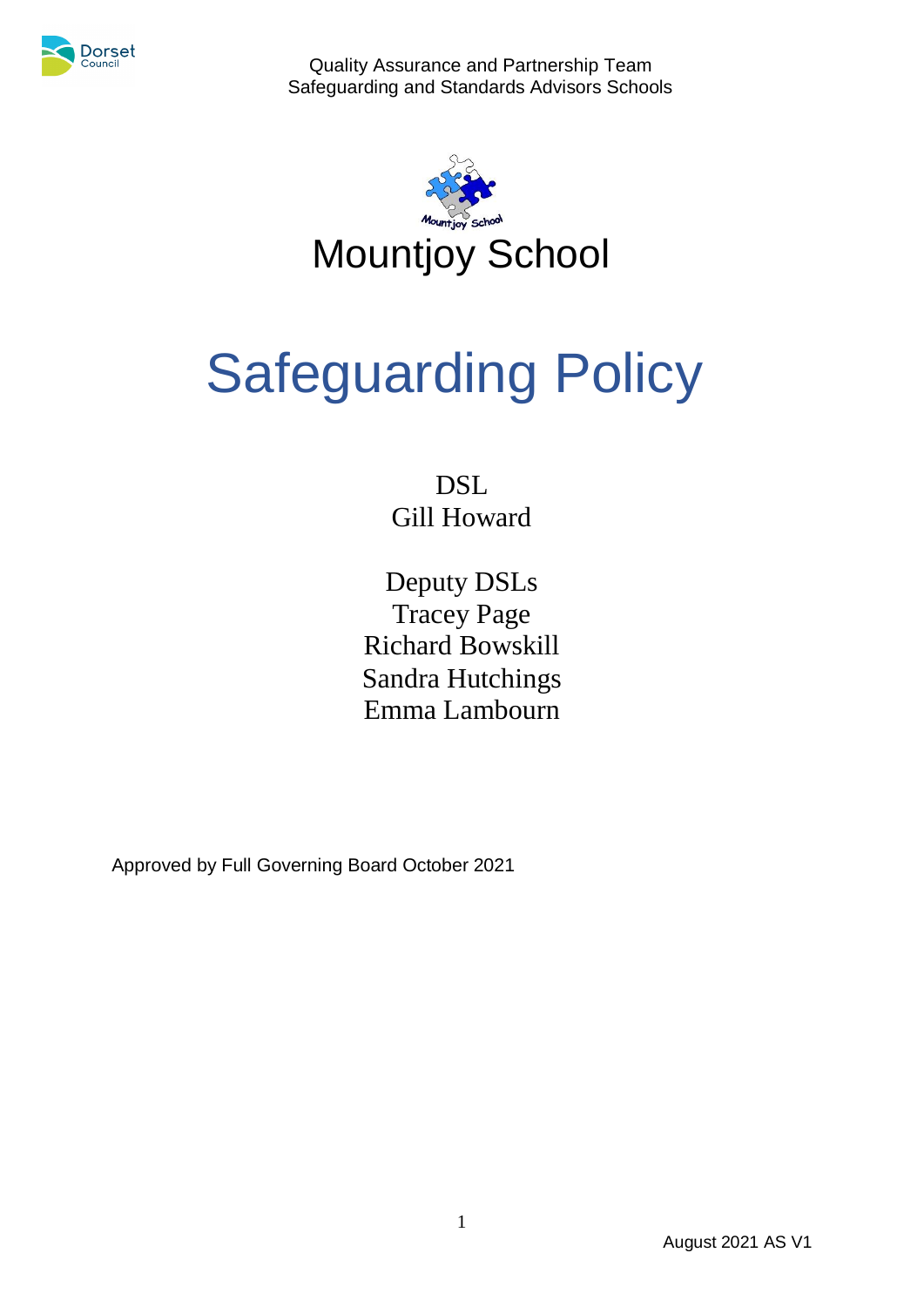

# **Safeguarding and Policy 2021/22**

# **Named Designated Safeguarding Lead(s)**

| Designated<br>Safeguarding<br>Lead | Deputy<br>Designated<br>Safeguarding<br>Lead(s)                                              | Nominated<br>Safeguarding<br>Governor/Trustee | Chair of Governors/<br><b>Trustees</b> |
|------------------------------------|----------------------------------------------------------------------------------------------|-----------------------------------------------|----------------------------------------|
| <b>Gill Howard</b>                 | <b>Tracey Page</b><br><b>Richard Bowskill</b><br>Sandra<br><b>Hutchings</b><br>Emma Lambourn | John Ryde                                     | Gill Acton                             |

# **Named personnel with designated responsibility regarding allegations against staff**

| Designated         | Deputy         | Chair of           | Nominated        |
|--------------------|----------------|--------------------|------------------|
| Senior Manager     | Designated     | Governors/Trustees | Governor/Trustee |
| (this would        | Senior Manager |                    |                  |
| normally be the    |                |                    |                  |
| Head teacher)      |                |                    |                  |
| <b>Gill Howard</b> | Tracey Page    | Gill Acton         | John Ryde        |
|                    |                |                    |                  |

# **Dates the Safeguarding Policy is reviewed**

| <b>Review</b>   | Changes made/Details of                    | Due Date           | By Whom |
|-----------------|--------------------------------------------|--------------------|---------|
| Date            | action plan                                |                    |         |
| October<br>2021 | Dorset Council template policy<br>approved | October 2022   FGB |         |
|                 |                                            |                    |         |
|                 |                                            |                    |         |
|                 |                                            |                    |         |

*Throughout this policy references made to 'child' and 'children' refer to children and young people under the age of 18 years. However, the principles of the document apply to all pupils, including those over the age of 18 years. 'Child' should therefore be read to mean any pupil at the education establishment.*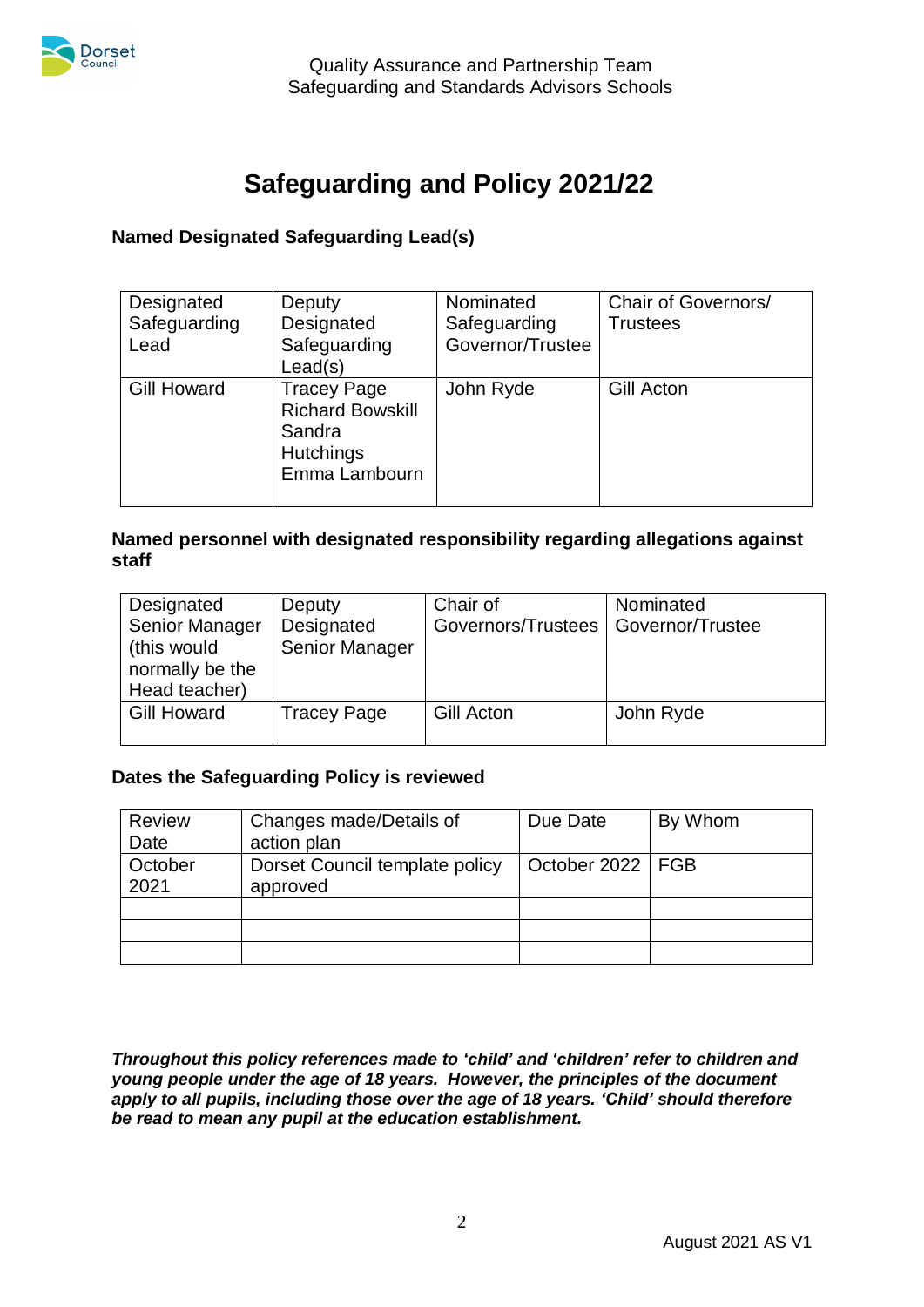

# **Contents**

# **1 Introduction**

# **2 [Our School's Commitment](#page-5-0)**

- 2.1 Safeguarding and promoting welfare of children
- 2.2 Child Protection
- 2.3 Our Approach to Safeguarding Children

# **3. [Roles and Responsibilities](#page-6-0)**

3.1 All staff and volunteers will:

# **4 Designated Safeguarding Lead(s) (DSL)**

- 4.1 Referrals
- 4.2 Training
- 4.3 Raising Awareness

# **5. Our Head Teacher will ensure that:**

# **6. Our Governing Body**

# **7. Supporting Children and Working in Partnership with Parents**

# **8. Information about Safeguarding for Pupils**

# **9. A Partnership Approach**

# **10**. **Identifying children who may be at risk or may have been significantly harmed**

- 10.1 Definitions and Indicators of Abuse
- 10.2 Physical Abuse
- 10.3 Emotional Abuse
- 10.4 Sexual Abuse
- 10.5 Neglect

# **11. Taking action to ensure that children are safe at school and home**

# **12. Responding to Disclosure**

**13. Confidentiality** 

# **14: Pupil Information**

# **15. Action by the Designated Safeguarding Lead (or the Deputy Designated Safeguarding Lead in their absence)**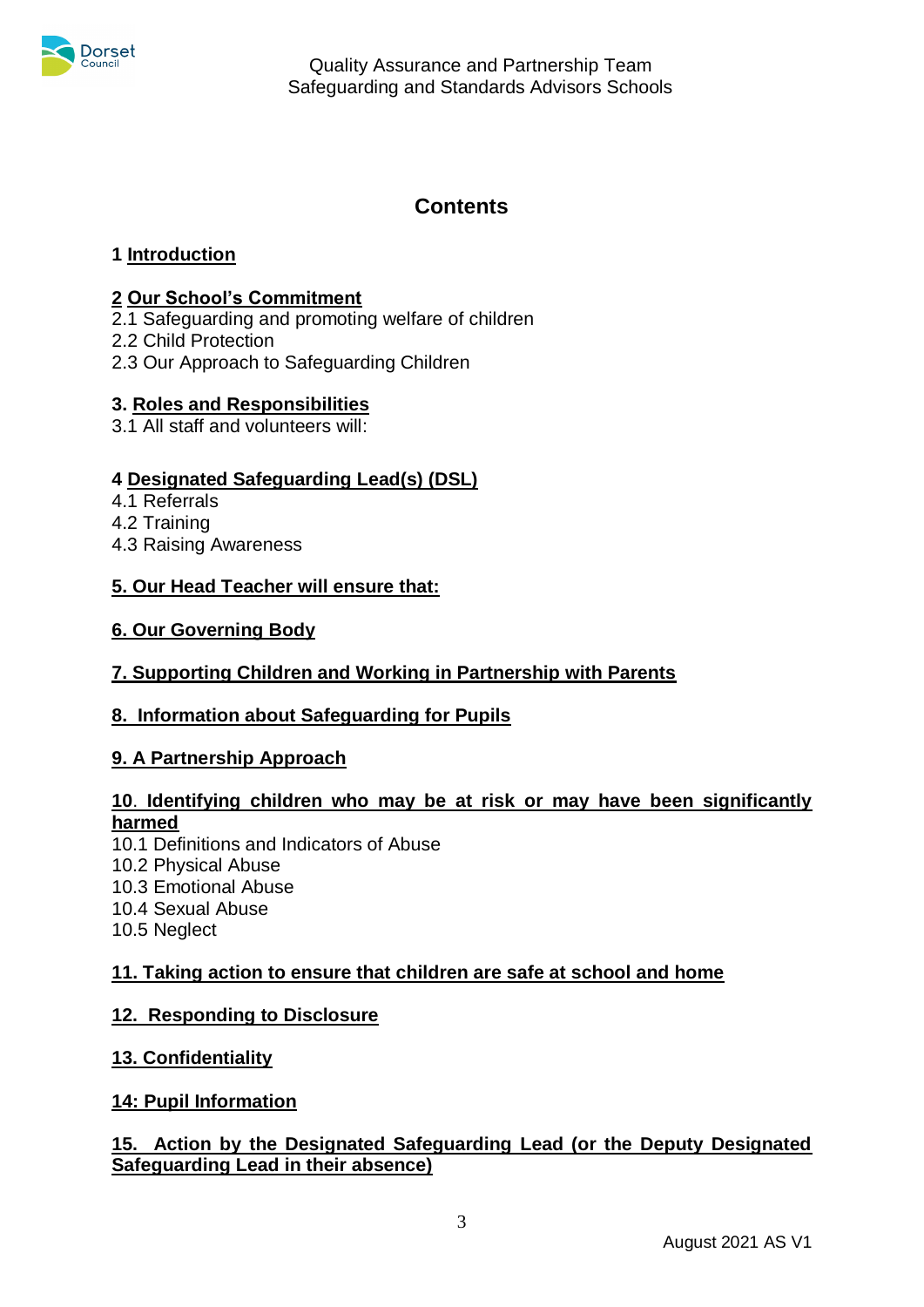

- 15.1 Action following a Safeguarding Referral
- 15.2 Dealing with Disagreements and Escalation of Concerns

# **16. Safer Recruitment and Selection**

# **17. Safe Practice**

# **18. The use of 'reasonable force'**

# **19. School Safeguarding, Child Protection Training and Staff Induction**

# **20. Extended School and Off-Site Arrangements**

#### **21. Allegations regarding person(s) working in or on behalf of the school (including volunteers**

21.1 Initial Action by person receiving or identifying an allegation or concern

- 21.2 Initial Action by the Headteacher
- 21.3 Subsequent Action by the Headteacher (or designated person)

# **22. Children with special educational needs and disabilities**

# **23. Mental Health**

# **24. Further Information on Safeguarding Issues**

- 24.1 Bullying
- 24.2 Online Safety
- 24.3 Filters and monitoring
- 24.4 Information and support
- 24.5 Photography and Images
- 24.6 Children missing from Education
- 24.7 Elective Home Education (EHE)
- 24.8 Children who harm others.
- 24.9 Peer on peer abuse

# **25. Sexual Violence and Sexual harassment between children in schools and colleges.**

**25.1 Upskirting**

# **26. Child Criminal Exploitation**

26.1 Child Sexual Exploitation 26.2 County Lines 26.3 Sexual Violence and Sexual harassment between children in schools and colleges.

# **27. Assessment of Risk outside the home (prev Contextual Safeguarding)**

# **28. Female Genital Mutilation (FGM)**

28.1 FGM Mandatory reporting duty 28.2 So called honour- based Abuse

4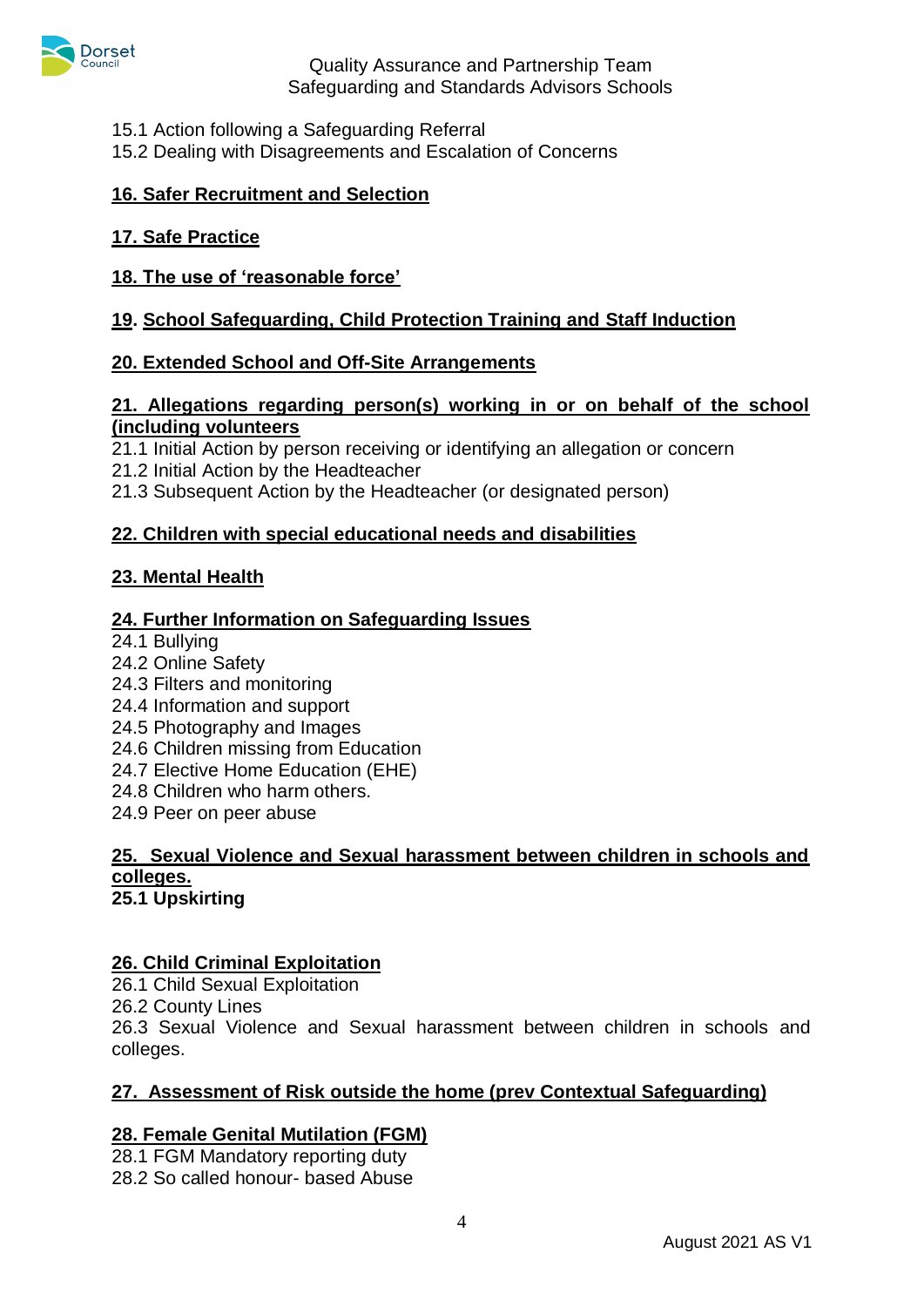

# **29. Preventing radicalisation and extremism.**

29.1 Channel

# **30 Children with family members in prison**

- **31 Operation Encompass**
- **32 Homelessness**

**33 References**

**Appendices** 

**Appendix 1** Useful contacts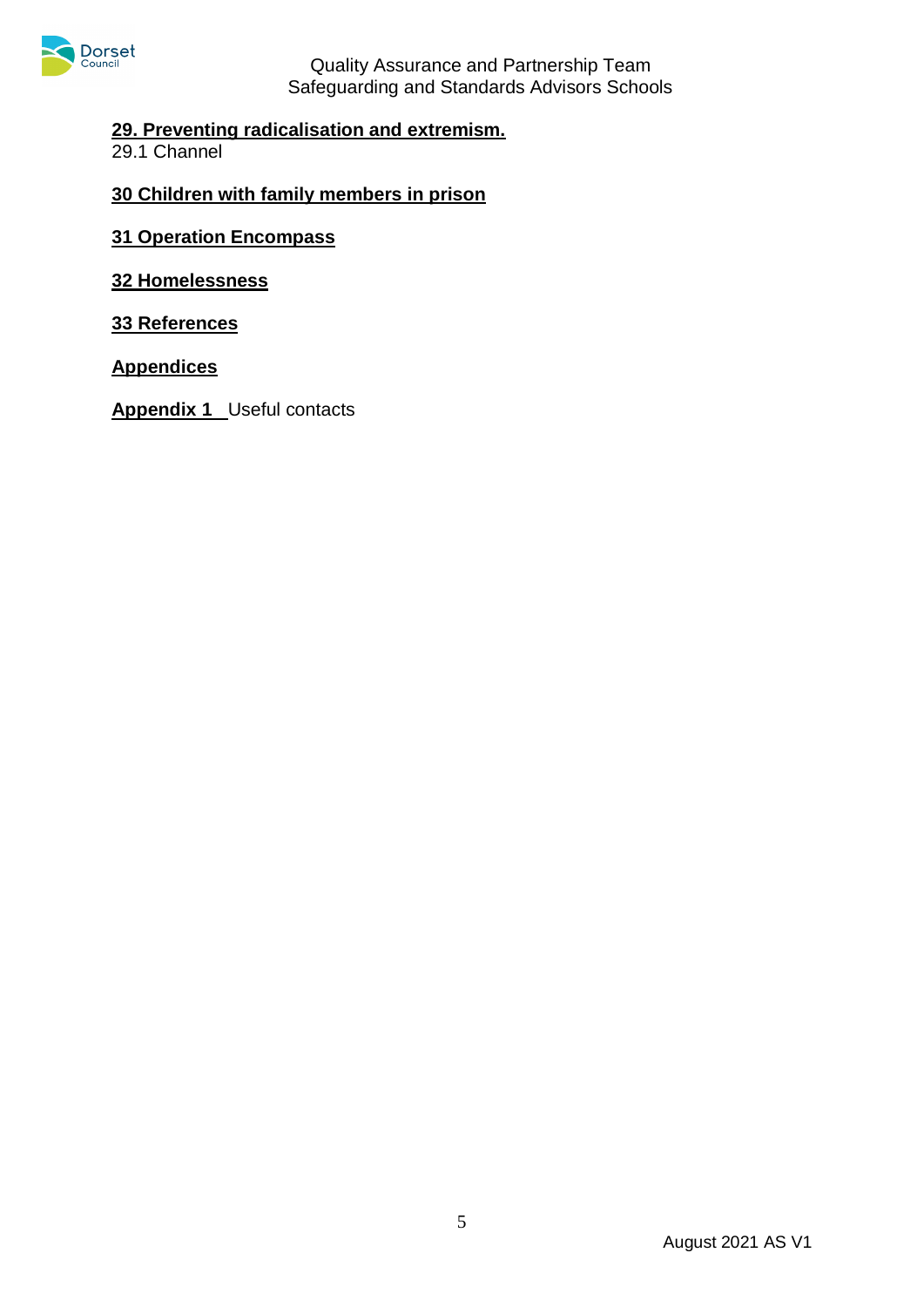

# **1: Introduction**

Everyone at Mountjoy School who comes into contact with children and their families has a role to play in safeguarding children. School staff are particularly important in safeguarding and promoting the welfare of children as we are in a position to identify concerns early and provide help for children. School staff form part of the wider safeguarding system for children to prevent concerns from escalating. We will work with Children's Social Care, the Police, Health services and other relevant agencies to promote the welfare of children and protect them from harm.

This policy applies to all staff, including the Senior Leadership Team, teachers, volunteers, trainee teachers, non-teaching staff, contractors and/or apprentices, working in or on behalf of the school. It provides information about the actions the school expects from all staff, it will be updated annually and known to everyone working in the school and the governing body. It will be available to parents on request and via our website.

This policy is in line with statutory guidance for schools and colleges; Keeping Children Safe in Education 2021, Working Together to Safeguard Children.

Everyone working in or for our school must share the objective to help keep children and young people safe by:

- Providing a safe environment for children and young people to learn and develop in our school setting
- Identifying and responding to 'early help' needs of children and families
- Identifying children and young people who are suffering or likely to suffer significant harm, and taking appropriate action with the aim of making sure they are kept safe both at home and in our school setting
- <span id="page-5-0"></span>Maintaining a culture of vigilance and an attitude of 'It could happen here'.

# **2. Our School's Commitment**

We are committed to safeguarding and promoting the welfare of all of our pupils*.* Each pupil's welfare is of paramount importance. Throughout this document 'children' includes everyone under the age of 18.

# **2.1 Safeguarding and promoting the welfare of children is defined as:**

Protecting children from maltreatment; preventing impairment of children's health or development; ensuring that children grow up in circumstances consistent with the provision of safe and effective care; and taking action to enable children to have the best outcomes.

# **2.2 Child Protection**

Refers to procedures and actions undertaken regarding children who are at risk of significant harm or have been significantly harmed.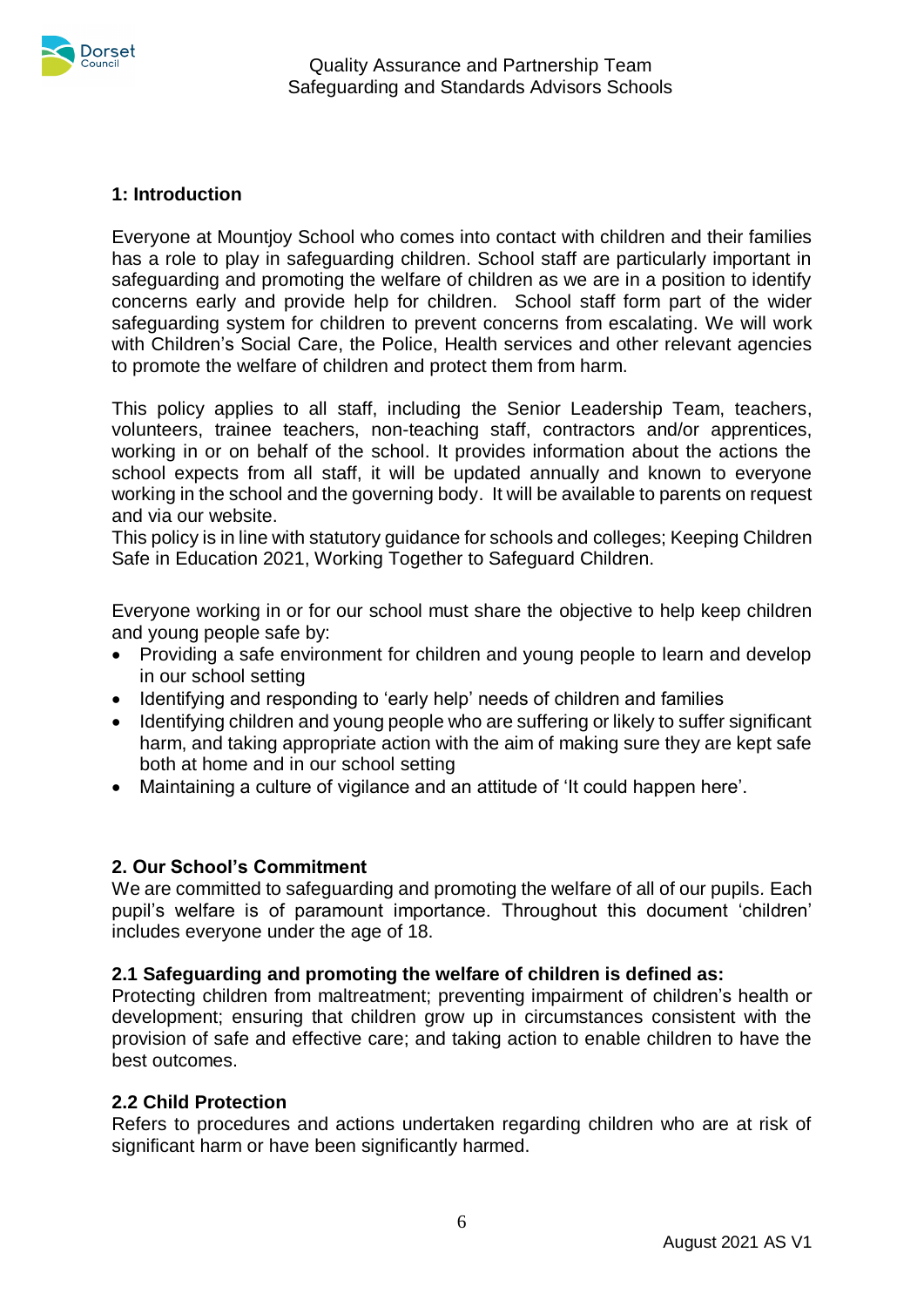

We as a school recognise that:

- Some children may be especially vulnerable to abuse including those missing education, those experiencing extra-familial risk or with a special educational need or disability.
- Children who are abused or neglected may find it difficult to develop a sense of self-worth and to view the world in a positive way; subsequently whilst at school their behaviour may be disruptive and/or challenging.
- Children can be both victims and perpetrators of abuse.
- Children who harm others may have been maltreated themselves.
- Allegations against staff can be made, however careful and safe our recruitment practices are.

# **2.3 Our Approach to Safeguarding Children**

- We will ensure all staff are aware of their safeguarding and child protection responsibilities
- All staff have appropriate training to ensure they are able to identify children and young people where concerns about their safety and welfare arise.
- We will ensure all staff and pupils know they can raise issues with the Designated Safeguarding Lead (DSL) (or Deputy DSLs) and that their concerns will be taken seriously.
- There will always be a DSL (or Deputy DSL) on site.
- All DSLs (or Deputy DSLs) will have appropriate training and understanding of how to manage concerns in an effective way with the welfare of children and young people as their primary focus.

# <span id="page-6-0"></span>**3. Roles and Responsibilities**

# **3.1 All staff and volunteers will:**

- Fully comply with the school's policies and procedures, attend appropriate training, and inform the Designated Safeguarding Lead of any concerns. The Governing body will ensure that the mechanisms are in place to support all staff to understand and discharge their role and responsibilities to safeguarding all pupils in our school.
- The Senior Leadership team, DSLs and DSLs and the Governing Body will read and sign to say they have read the full guidance of 'Keeping Children safe in Education 2021' (KCSiE 2021)
- All teaching staff, TAs, and other support staff will read and sign to say they have read and understood Part one of KCSiE 2021
- All staff in the school who do not work directly with children, for example cleaners will read and sign to say they have read and understood Annex A of KCSiE 2021.
- **4. Designated Safeguarding Lead(s) (DSL)**

# **4.1 Referrals**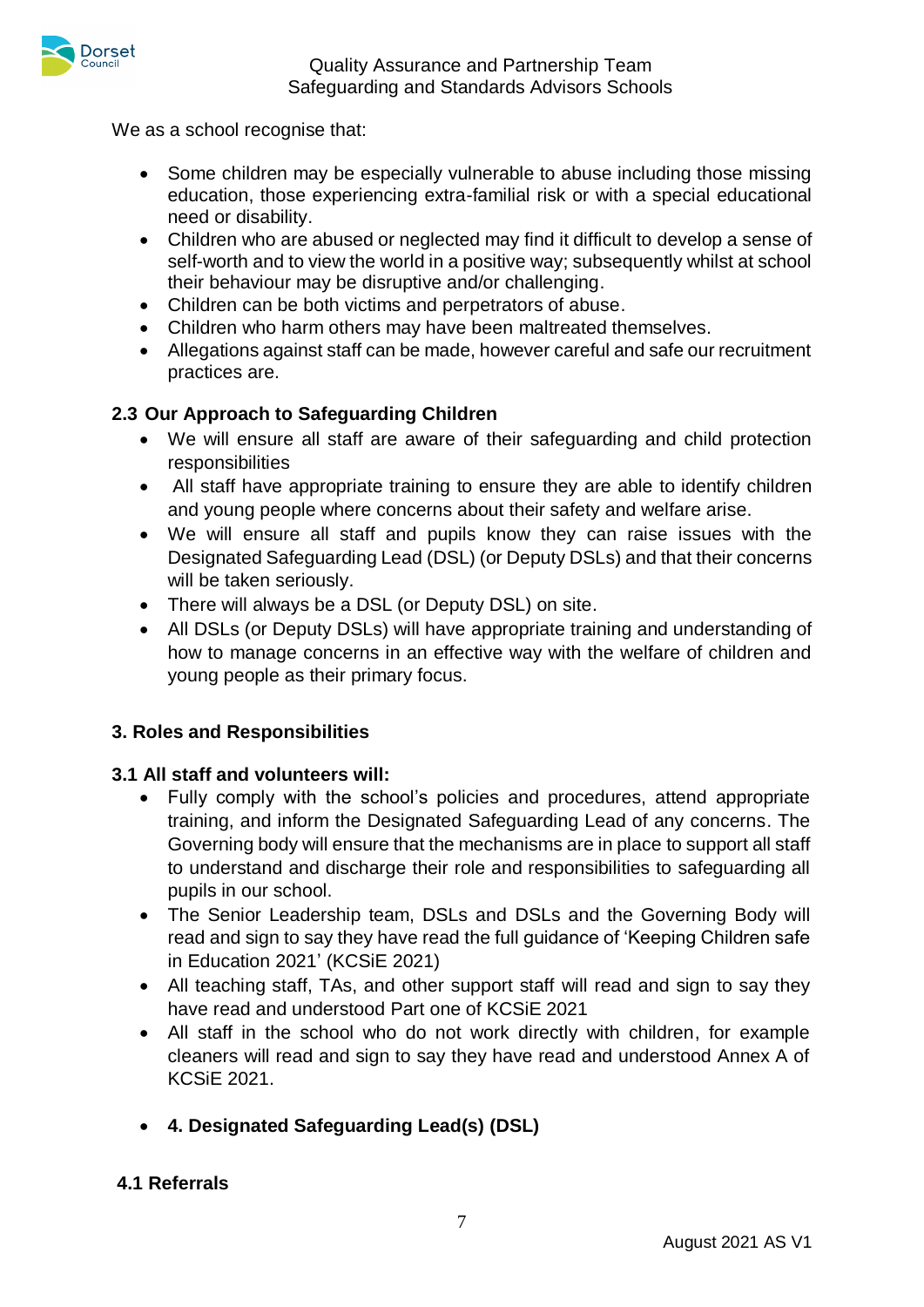

- The DSL will act as a source of support, advice and expertise within our school and have access to the Pan Dorset Safeguarding Children Partnership, guidance and procedures (PDSCP).
- Consult with and/or refer cases of suspected abuse or allegations to Children's Social Care and maintain a record of all referrals.
- Liaise with the Deputy DSLs to advise of any issues and ongoing investigations and ensure there is always cover for the DSL role.
- Attend and contribute to safeguarding and child protection meetings as appropriate.
- Monitor and support Child in Need and Child Protection plans.
- Keep detailed, accurate and securely stored written or electronic records, which will include the outcomes of all actions taken.

# **4.2 Training**

- The DSL will recognise how to identify signs of abuse and know when it is appropriate to make a referral to children's social care
- Have knowledge of the PDSCP Escalation policy and the Local Authority Designated Officer (LADO) role
- Have a clear understanding of the process involved for a child protection case conference and be able to attend and contribute to these
- Ensure that all staff have access to and understand the school's safeguarding and Child Protection Policy.
- Ensure that all staff have induction safeguarding training and receive regular updates.
- Access resources and attend any relevant or refresher training courses at least every two years.

# **4.3 Raising Awareness**

- The DSL will ensure the Safeguarding Policy is updated and reviewed annually and work with the Governing Body regarding this.
- Ensure parents are made aware of the Safeguarding Policy which will alert them to the fact that referrals may be made by the DSL or a member of school staff, to ensure parents are clear of the schools safeguarding responsibilities and to avoid conflict later.
- Where a child leaves the school, ensure the child protection file is copied for the new setting in a timely manner and transferred to the new school separately from the main pupil file, as well as ensure the pupil's Social Worker is informed.
- The DSL and the Safeguarding Governor complete the Annual Audit return for the PDSC, to ensure that the school is meeting its requirements under statutory guidance.

# **5. Our Head Teacher will ensure that***:*

- The policies and procedures adopted by the Governing Body are fully implemented and followed by all staff.
- All pupils are provided with opportunities throughout the curriculum to learn about safeguarding, including keeping themselves safe online, relationship education and extra-familial risks including Child Criminal exploitation.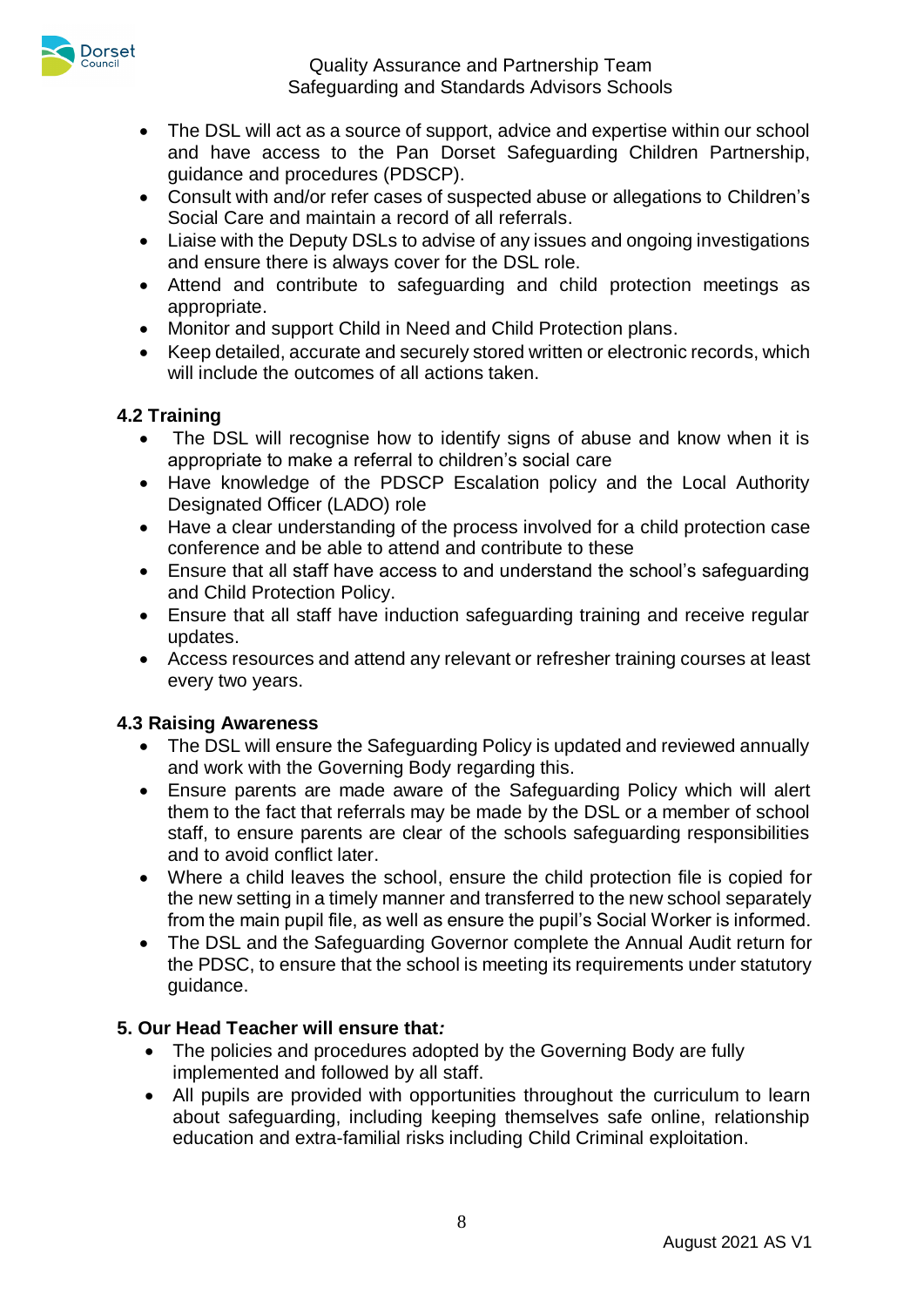

- Sufficient resources and time are allocated to enable the DSL and the deputy to carry out their roles effectively, including the attendance at initial and review child protection conferences, core group and other necessary meetings.
- All staff and volunteers feel able to raise concerns about poor or unsafe practice in regard to children, and such concerns are addressed sensitively and effectively in a timely manner in accordance with the agreed Whistle Blowing Policy.
- They have completed Safer Recruitment training.
- The procedure for managing allegations against staff is known to all staff and displayed in staff rooms.
- Operate the procedure for managing allegations effectively and refer relevant concerns to the Local Authority Designated Officer (LADO)
- Anyone who has harmed or may pose a risk to a child is referred to the DBS and any other relevant professional body.
- A senior manager is appointed to deal with allegations against staff in the absence of the Headteacher.

# **6. Our Governing Body will ensure that:**

- The school has a Safeguarding Policy with procedures in place that are in accordance with statutory guidance and locally agreed inter-agency procedures. The policy is made available to parents on request and via our website.
- The school operates safer recruitment procedures and makes sure that all appropriate checks are carried out on staff and volunteers who work with children
- The school follows the Pan Dorset Safeguarding Children Partnership, guidance, and the statutory guidance Keeping Safe in Education 2021, for dealing with allegations of abuse against staff and volunteers.
- A senior member of the school's leadership team is designated to take lead responsibility for safeguarding (and deputy).
- There is a named Governor lead for safeguarding and DSL and DDSLs within the school.
- Ensure that all staff undergo safeguarding and child protection training (including online safety) at induction.
- Staff Comply with the Pan Dorset Safeguarding children Partnership, (PDSCP) guidance
- They remedy, without delay, any deficiencies, or weaknesses regarding safeguarding arrangements
- A Governor Board member is nominated to be responsible for liaising with the LADO and /or partner agencies in the event of allegations of abuse being made against the Headteacher, taking appropriate action to minimise any further possible risk to the children in our school.
- Where services or activities are provided on the school premises by another group or individual, the school will check they have appropriate policies and procedures in place to safeguard children and have 'hire agreements' with external groups and individuals.
- Prevent guidance will be followed to ensure any hire agreements with external groups and individuals are not promoting extremist ideologies.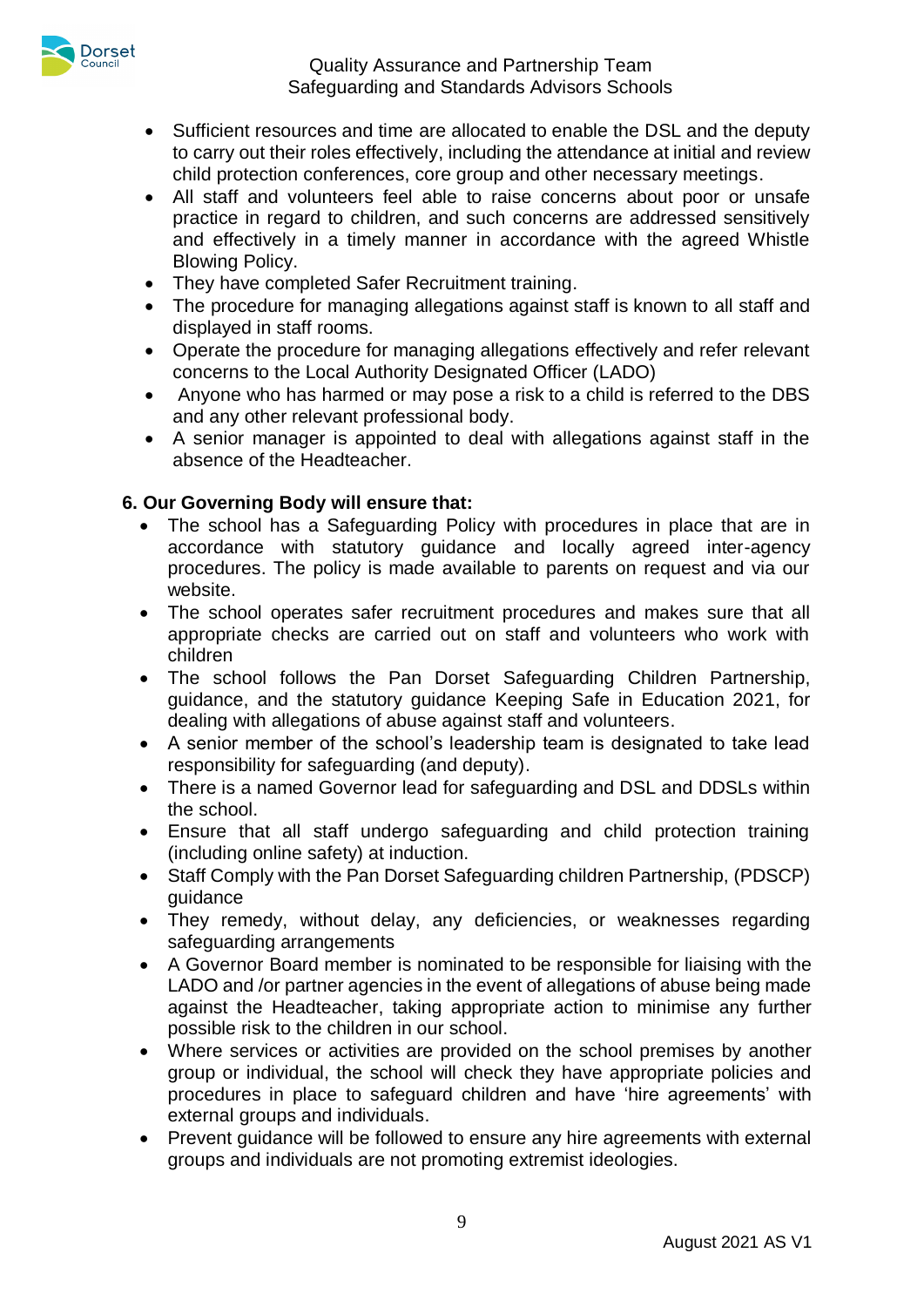

 Policies and procedures are reviewed annually and provide information to the Local Authority as part of the annual Audit about how the above duties have been discharged.

# **7. Supporting Children and Working in Partnership with Parents**

- Staff at the school recognise that children's welfare is paramount. Good safeguarding, child protection practice and securing good outcomes for children rely on a positive, open and honest working partnership with parents/carers.
- Whilst we may, on occasion, need to make referrals to Children's Social Care without consultation with parents, we will make every effort to maintain a positive working relationship with them whilst fulfilling our duties to protect children.
- Children will be given an explanation, appropriate to their age and understanding of what action is being taken on their behalf and why.
- We will endeavour to preserve the privacy, dignity and right to confidentiality of the child and parents/carers whilst discharging our statutory duties.
- The DSL will determine which members of staff 'need to know' personal information for the purpose of supporting and protecting the child on the principle of those working directly with children will need to know, in accordance with our Data Protection Policy, which is available on our website.
- Staff will not be enabled to share this information further without the expressed permission of the DSL.

# **8. Information about Safeguarding for Pupils**

Through the curriculum and lessons pupils are taught to understand and manage risks they may encounter during school life and work out with staff how these risks may be overcome, considering their wishes and feelings.

- They are regularly reminded about online safety and bullying procedures and taught how to conduct themselves and behave in a responsible and respectful manner.
- Opportunities are provided for children to learn about democracy and the rule of law, positive relationships and safe choices.
- All pupils know there is a DSL responsible for their safety and welfare, who this is and that they have a right to speak to this member of staff, or any other, if they are worried or concerned.
- Pupils are reminded that confidentiality cannot be guaranteed, but that they will be listened to, heard and informed of what steps can be taken to protect them from harm and that feedback will be sought, so that their views about actions are known.
- There is a display in the school identifying the DSLs and children are made aware of this.

# **9. A Partnership Approach**

We recognise that it is essential to establish positive and effective working relationships with other agencies that are partners of the Pan Dorset Safeguarding children Partnership, There is a joint responsibility on all these agencies to share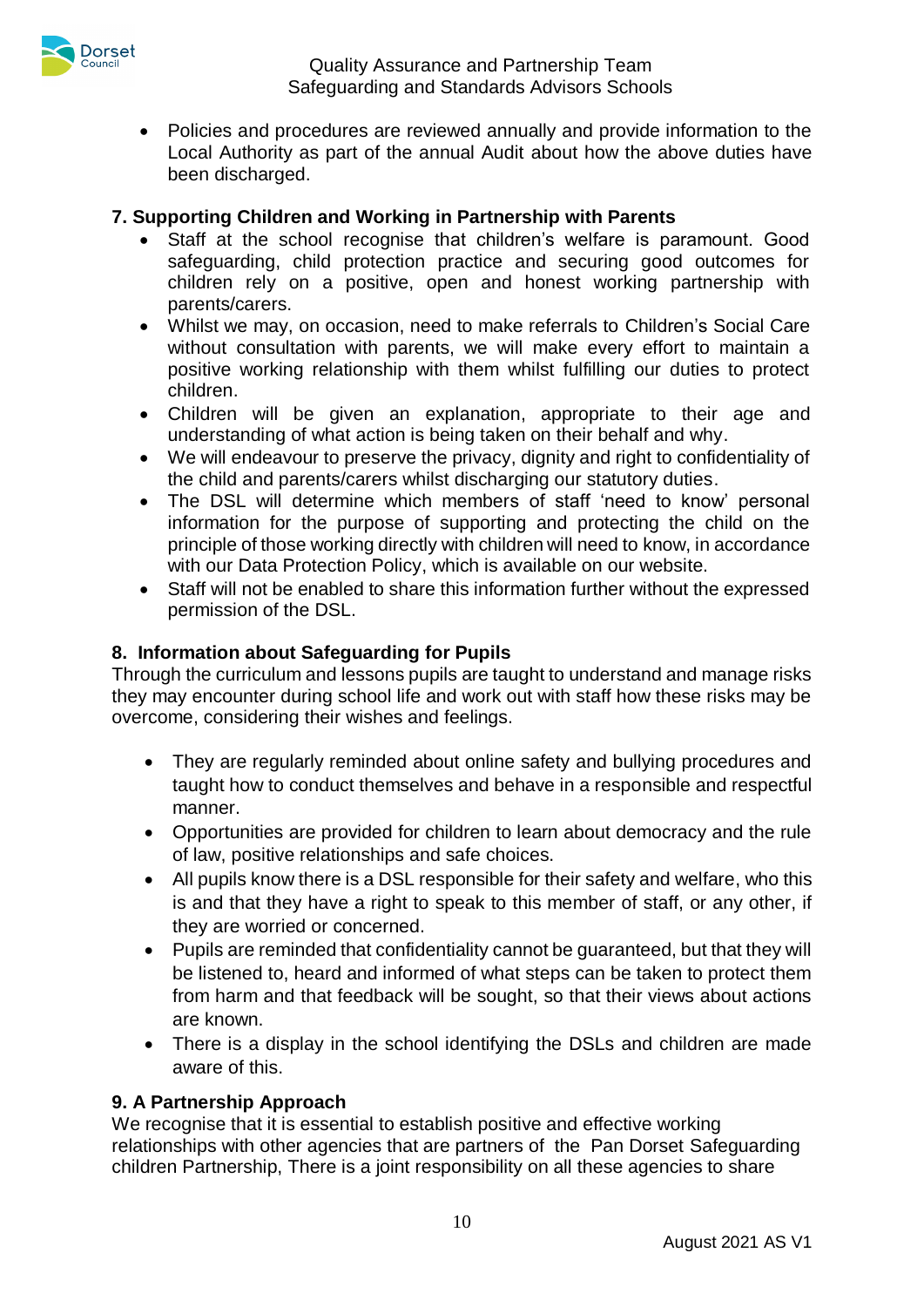

information to ensure the safeguarding of all children, working together to secure positive outcomes.

This will include:

- Social workers/ police attending the school following a Strategy discussion, which has found a child to be at risk of significant harm.
- We will ensure that all staff are aware of the Early Help Services available in order to make timely referrals for support
- The appropriate member of staff will attend/ lead on Team Around the Family (TAF) and Team around the child (Tac) meetings as required.

# **10**. **Identifying children who may be at risk or may have been significantly harmed**

There are four categories of abuse, physical, emotional, sexual and neglect. Teachers, staff and volunteers in school are well placed to observe any physical, emotional or behavioural signs which indicate that a child may have additional needs or be at risk of or suffering significant harm. The relationships between staff, pupils, parents/carers and the public which foster respect, confidence and trust can lead to disclosures of abuse, and/or school staff being alerted to concerns.

# **10.1. Definitions and Indicators of Abuse**

- **Harm** means ill-treatment or impairment of health and development, including, for example, impairment suffered from seeing or hearing the ill-treatment of another
- **Development** means physical, intellectual, emotional, social or behavioural development
- **Health** includes physical and mental health
- **Ill-treatment** includes sexual abuse and other forms of ill-treatment which are not physical.
- **Abuse and Neglect** are forms of maltreatment. Somebody may abuse or neglect a child by inflicting harm or failing to act to prevent harm. Children may be abused in a family or in an institutional or community setting, by those known to them, or, more rarely, by a stranger. They may be abused by an adult or adults, another child, children or young people.

**10.2 Physical Abuse** may involve hitting, shaking, throwing, poisoning, burning, or scalding, drowning, suffocating or otherwise causing physical harm to a child. Physical harm may also be caused when a parent or carer fabricates the symptoms of, or deliberately induces, illness in a child.

**10.3 Emotional Abuse** is the persistent emotional maltreatment of a child such as to cause severe and persistent adverse effects on the child's emotional development. It may involve conveying to a child that they are worthless or unloved, inadequate, or valued only insofar as they meet the needs of another person. It may include:

• Not giving the child opportunities to express their views, deliberately silencing them or 'making fun' of what they say or how they communicate.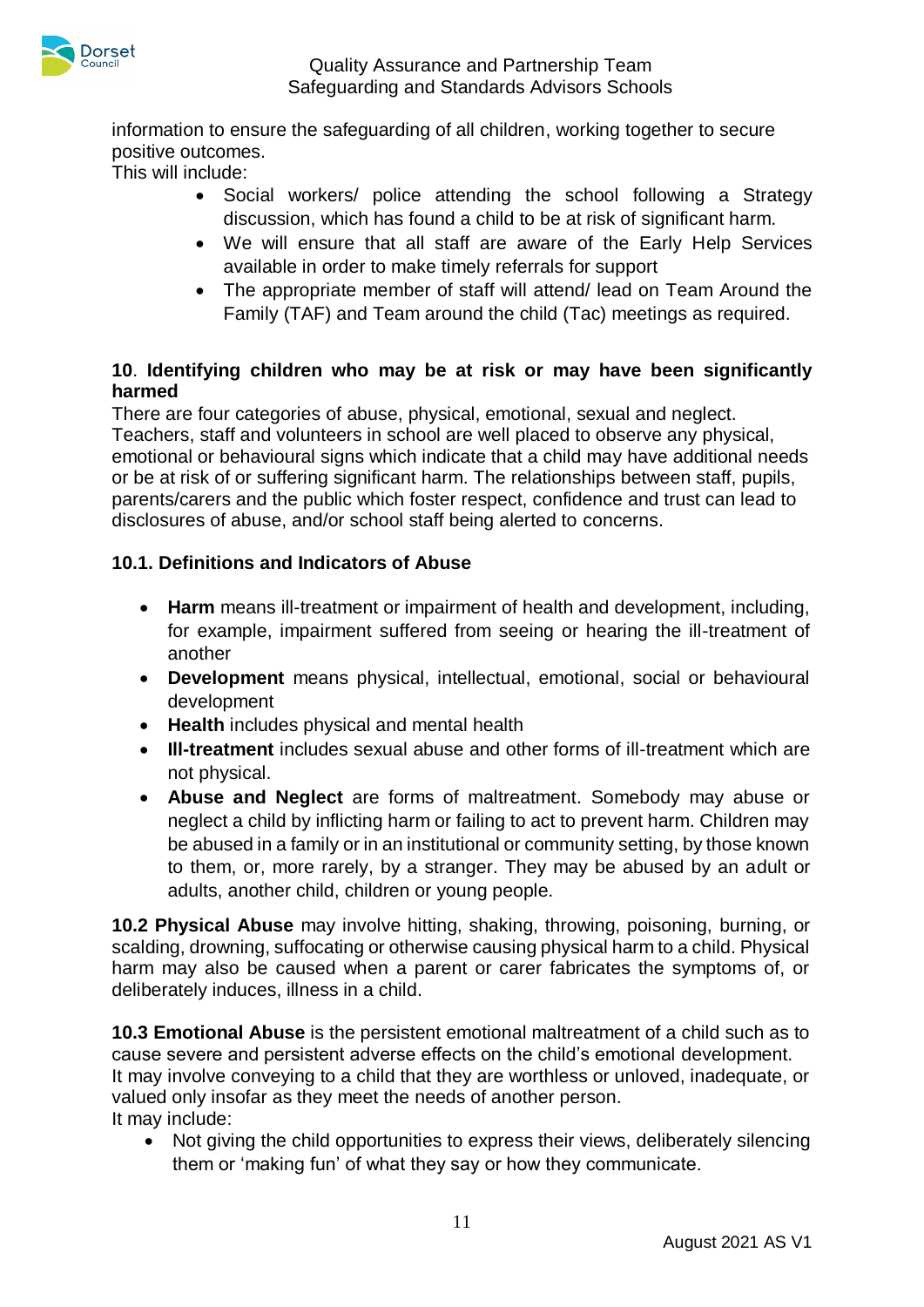

- Age or developmentally inappropriate expectations being imposed on children. These may include interactions that are beyond a child's developmental capability,
- Overprotection and limitation of exploration and learning, or preventing the child participating in normal social interaction.
- Seeing or hearing the ill-treatment of another.
- Serious bullying (including cyber bullying), causing children frequently to feel frightened or in danger, or the exploitation or corruption of children.

Some level of emotional abuse is involved in all types of maltreatment of a child, though it may occur alone.

 **10.4 Neglect** is the persistent failure to meet a child's basic physical and/or psychological needs, likely to result in the serious impairment of the child's health or development. Neglect may occur during pregnancy because of maternal substance abuse. Once a child is born, neglect may involve a parent or carer failing to:

- Provide adequate food and clothing, shelter (including exclusion from home or abandonment)
- Protect a child from physical and emotional harm or danger
- Ensure adequate supervision (including the use of inadequate caretakers)
- Ensure access to appropriate medical care or treatment
- It may also include neglect of, or unresponsiveness to a child's basic emotional needs.

**10.5 Sexual Abuse** Involves forcing or enticing a child or young person to take part in sexual activities, not necessarily involving a high level of violence, whether or not the child is aware of what is happening.

- The activities may involve physical contact, including assault by penetration (for example, rape or oral sex) or non-penetrative acts such as masturbation, kissing, rubbing and touching outside of clothing.
- They may also include non-contact activities, such as involving children in looking at, or in the production of, sexual images, watching sexual activities.
- Encouraging children to behave in sexually inappropriate ways.
- Grooming a child in preparation for abuse (including via the internet).

Sexual abuse is not solely perpetrated by adult males. Women can also commit acts of sexual abuse, as can other children.

# **11. Taking action to ensure that children are safe at school and home**

All staff must read and follow the statutory guidance for schools and colleges; **Safeguarding Information for All Staff, Keeping Children Safe in Education 2021. (See S3.1)**

It is not the responsibility of school staff to investigate welfare concerns or determine the truth of any disclosure or allegation. Accordingly, all concerns regarding the welfare of pupils will be recorded and discussed with the DSL or the Deputy DSL prior to any discussion with parents/carers.

# **All School Staff Must Immediately Report**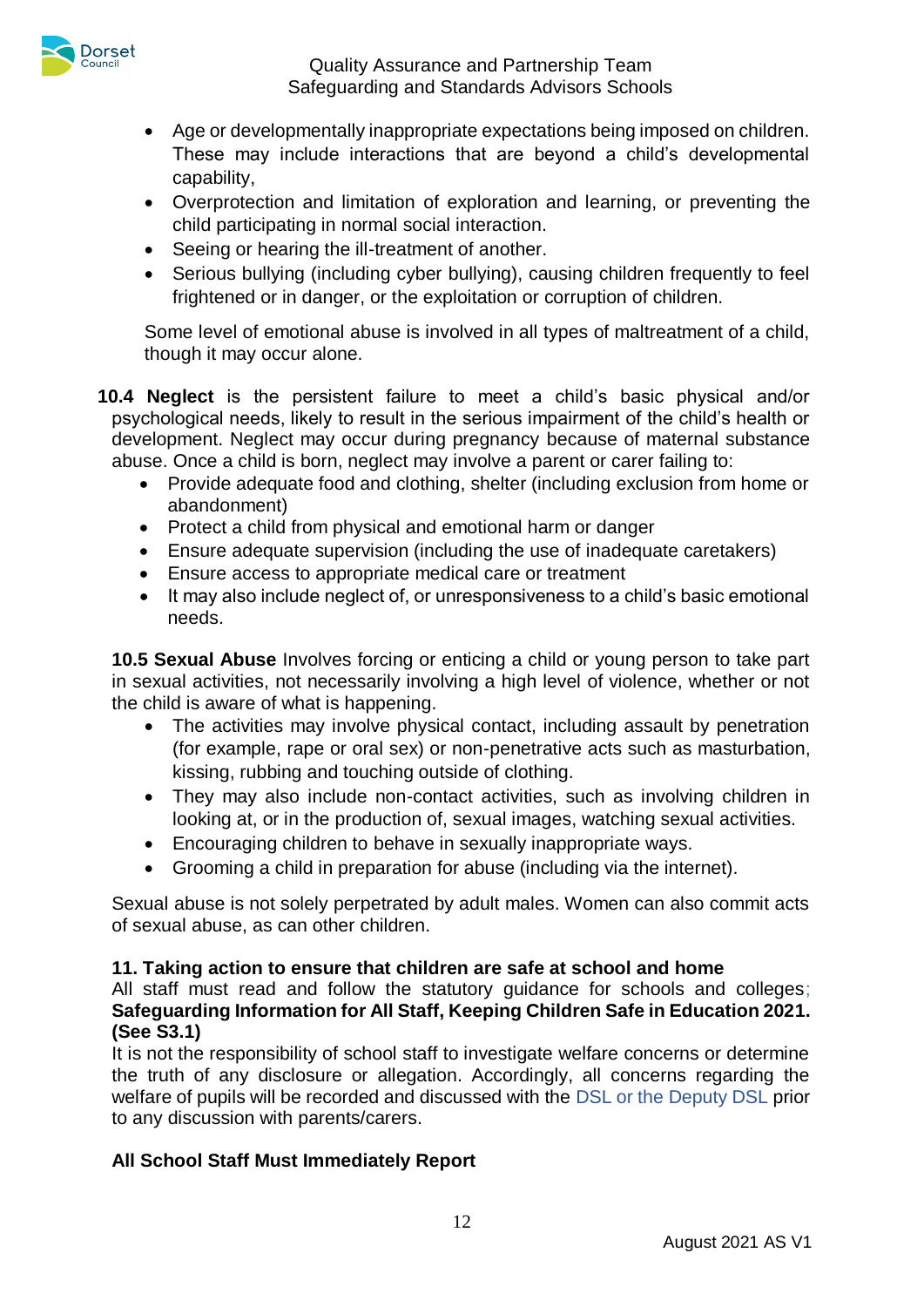

- Any suspicion that a child is injured, marked, or bruised in a way which is not readily attributable to the normal knocks or scrapes received in play.
- Any explanation given which appears inconsistent or suspicious.
- Behaviours which give rise to suspicions that a child may have suffered harm.
- Any concerns that a child may be suffering from inadequate care, ill treatment, or emotional maltreatment.
- Concerns that a child is presenting signs or symptoms of abuse or neglect.
- Any significant changes in a child's presentation, including non-attendance.
- Any hint or disclosure of abuse about or by a child or young person.
- Concerns regarding person(s) who may pose a risk to children (e.g. those living in a household with children present).
- Information which indicates that the child is living with someone who does not have parental responsibility for them for a period of more than 28 days (This is known as Private Fostering).

# **12. Responding to Disclosure**

Disclosures or information that a child has been harmed may be received from pupils, parents/carers, other professionals or members of the public. The school recognises that those who disclose such information may do so with difficulty, having chosen carefully to whom they will speak. Accordingly, all staff will handle disclosures with sensitivity.

Such information cannot remain confidential and staff will immediately communicate what they have been told to the DSL and make a record using clear, straightforward language within MyConcern.

Staff will not investigate but will, wherever possible, listen, record and pass on information to the DSL in order that s/he can make an informed decision of what to do next.

# **All staff will:**

- Listen to and take seriously any disclosure or information that a child may be at risk of harm
- Clarify the information without asking leading or probing questions
- Make a written record of what the child has said using My Concern.
- Try to keep questions to a minimum and of an 'open' nature e.g. 'Can you tell me what happened?' rather than 'Did x hit you?
- Try not to show signs of shock, horror or surprise
- Will not express feelings or judgements regarding any person alleged to have harmed the child
- Explain sensitively to the child or young person that they have a responsibility to pass the information to the Designated Safeguarding Lead
- Reassure and support the child or young person as far as possible
- Not promise secrecy
- Explain that only those who 'need to know' will be told
- Explain what will happen next and that the child will be involved as appropriate.

# **13. Confidentiality**

Information sharing is essential for effective safeguarding and promoting the welfare of children and young people. It is a key factor identified in many Child Safeguarding Practice Reviews (CSPR) where poor information sharing has resulted in missed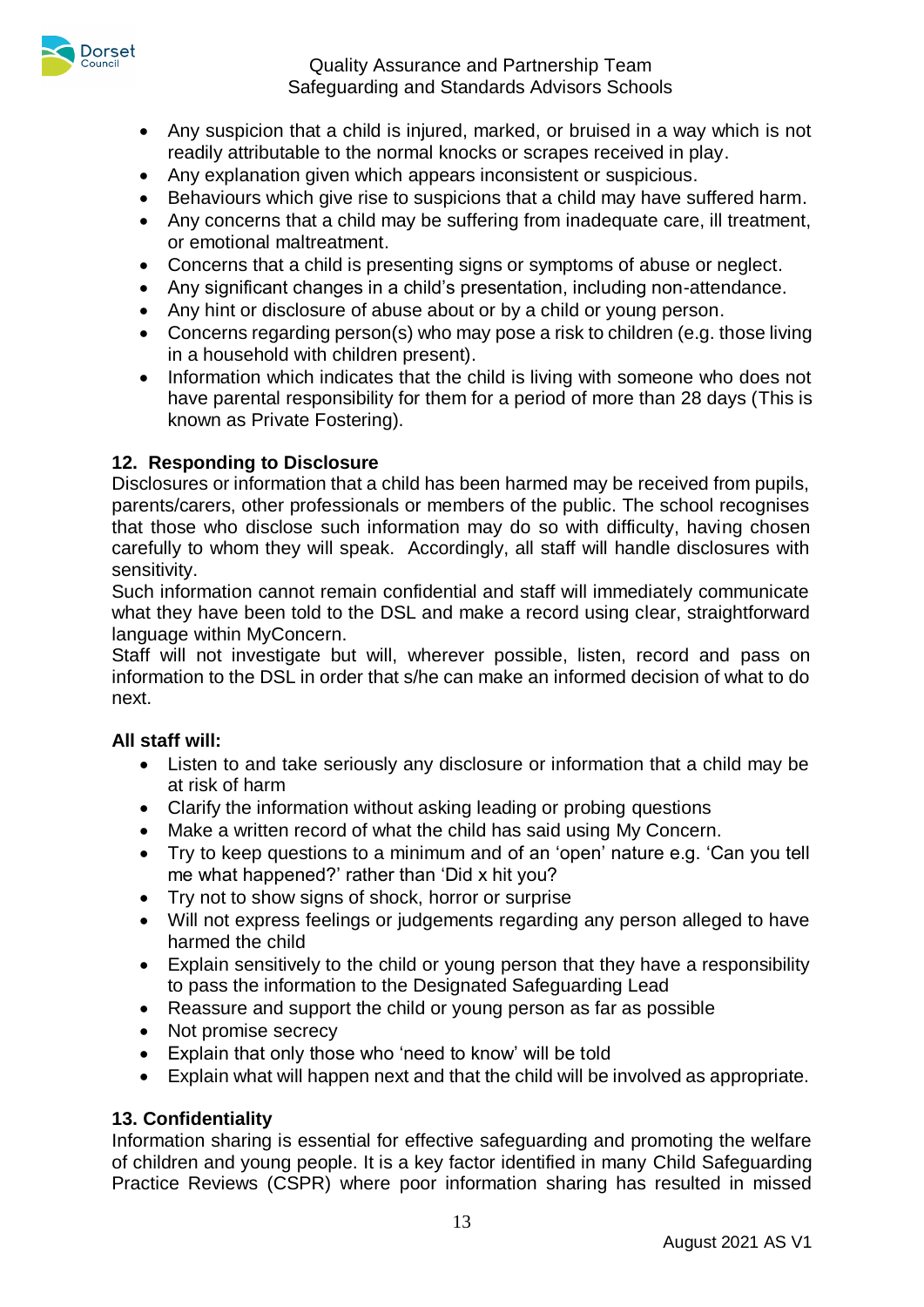

opportunities to take action that keeps children and young people safe. (Ref: 2018. Information sharing. Advice for practitioners providing Safeguarding Services to children, young people, parents and carers. HM Government)

The GDPR and Data Protection Act 2018 does not prevent, or limit, the sharing of information for the purposes of keeping children and young people safe. (Ref: 2018. Information sharing. Advice for practitioners providing Safeguarding Services to children, young people, parents and carers. HM Government)

Our School have a clear and explicit Confidentiality Policy. However, where there is a concern that the child may be suffering or is at risk of suffering significant harm, the child's safety and welfare must be the overriding consideration. (as stated above) The school will ensure:

- Information is shared with Children's Social Care and/or Police where the child/young person is or may be at risk of significant harm
- Pupil's and/or parent's/carer's confidentiality is respected
- That any information shared is necessary, proportionate, relevant, adequate, accurate, timely and secure.

# **14: Pupil Information**

The school's record-keeping policy for child welfare and child protection is consistent with the Pan Dorset Safeguarding Children Partnership, guidance which is known to all staff.

In order to keep children safe and provide appropriate care for them, our school requires accurate and up to date information regarding:

- Names and contact details of persons with whom the child normally lives
- Names and contact details of all persons with parental responsibility (if different from above)
- Emergency contact details (if different from above)
- Details of any persons authorised to collect the child from school (if different from above)
- Any relevant court orders in place including those, which affect any person's access to the child (e.g. Residence Order, Contact Order, Care Order, Injunctions etc.)
- If the child is or has been subject to a Child in Need, Child Protection or Care Plan
- Name and contact detail of GP
- Any other factors which may impact on the safety and welfare of the child.

The Designated Safeguarding Lead will collate, securely store and agree appropriate access to this Child Protection information.

All child protection documents will be retained in a 'Child Protection' file, separate from the child's main school file. The main file will clearly show an alert that a child protection file exists and the location of this. This child protection file will be securely stored and only accessible to the Headteacher and the Designated Safeguarding Lead. These records will be transferred when a child moves to another school or setting, clearly marked 'Child Protection, Confidential, for attention of Designated Safeguarding Lead'.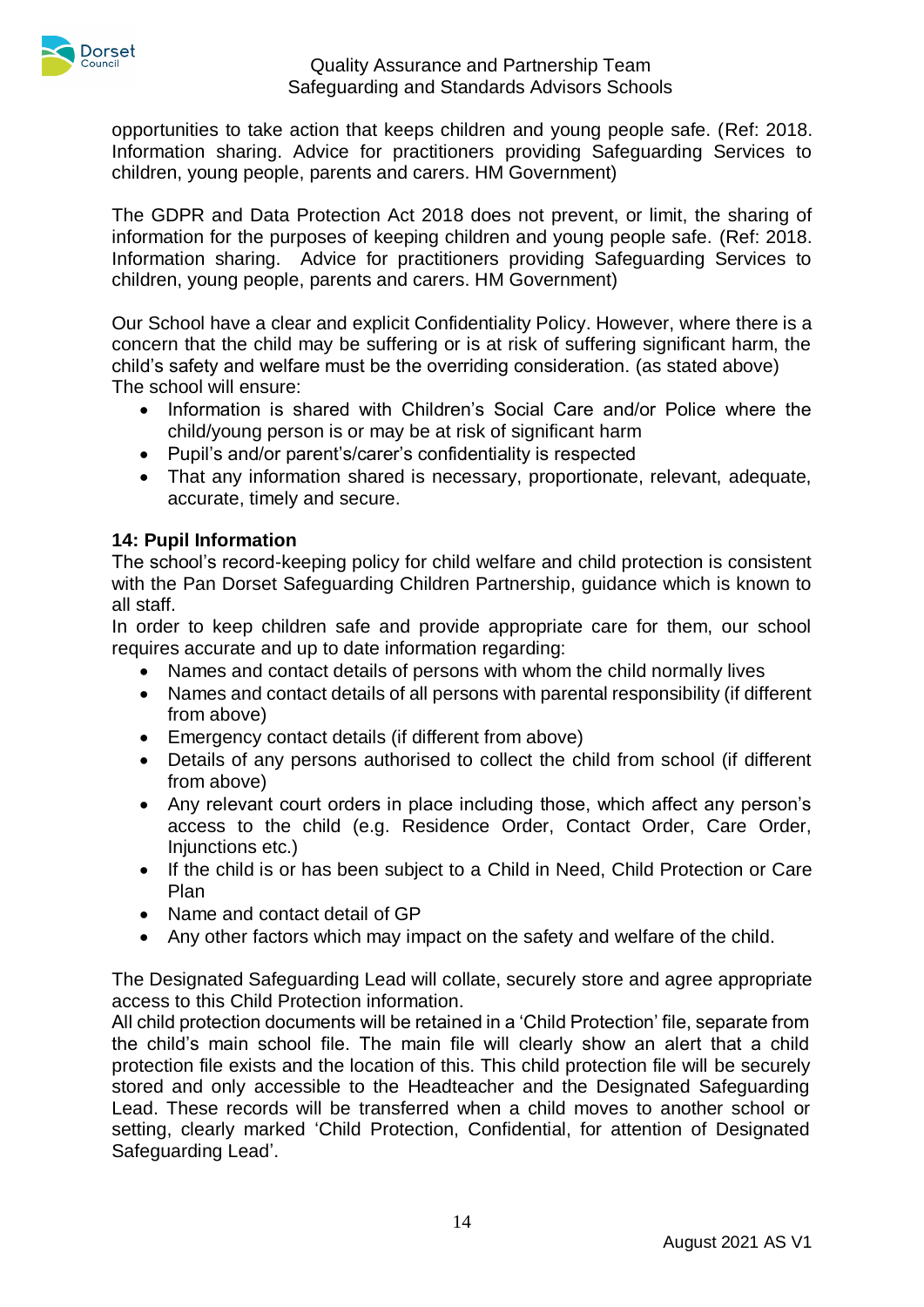

# **15. Action by the Designated Safeguarding Lead (or the Deputy Designated Safeguarding Lead in their absence)**

Following any information raising concern, the DSL will:

- Consider the child 's wishes and feelings, but not promise confidentiality
- Consider any urgent medical needs of the child
- Make an immediate referral via a discussion **with Children's Advice and Duty Service (ChAD)** if there has been a disclosure and/or allegation of abuse or there are clear grounds for concerns about the child's safety and well-being
- Wherever possible, talk to parents, unless to do so may place a child at risk of significant harm, impede any police investigation and/or place the member of staff or others at risk
- Consider whether to make a child protection referral to social care because a child is suffering or is likely to suffer significant harm and if this needs to be undertaken immediately
- Contact the designated officer for safeguarding in another agency if that agency is working with the family **OR**
- Decide not to make a referral at this stage, but retain the information in written notes on the child's school file
- Consider if Early Help support will be helpful to the child and family at this time. If this is appropriate referrals will also be progressed via the **Dorset - Children's Advice and Duty Service (**ChAD).

All information and actions taken, including the reasons for any decisions made, will be fully documented. If a child is resident outside of the Dorset area the referral should be made to their local Social Care services.

# **15.1 Action following a Safeguarding Referral**

The Designated Safeguarding Lead or other appropriate member of staff will:

- Maintain contact with the child's allocated Social Worker
- Contribute to any Strategy Discussion and/or Strategy Meeting as required
- Provide a report for, attend and contribute to any initial or review Child Protection Conference
- Provide a written report to the conference organiser, 3 days prior to the Initial Child Protection Conference (ICPC) or 5 days prior to the Review Child Protection Conference (RCPC)
- Share the content of this report with the parent/carer, prior to the meeting
- Attend Core Group Meetings for any child subject to a Child Protection Plan, Attend TAF meetings in order to be part of a plan for the child/ren.
- When a child on a Child Protection Plan moves from the school or goes missing, immediately inform the child's Social Worker

# **15.2 Dealing with Disagreements and Escalation of Concerns**

Effective working together depends on an open approach and honest relationships between agencies and professionals. Problem resolution is an integral part of professional co-operation and joint working to safeguard children. Occasionally situations arise when workers within one agency feel that the actions, or decisions of another agency do not adequately safeguard a child. The Pan Dorset Safeguarding Children Partnership; escalations policy should be used in such circumstances.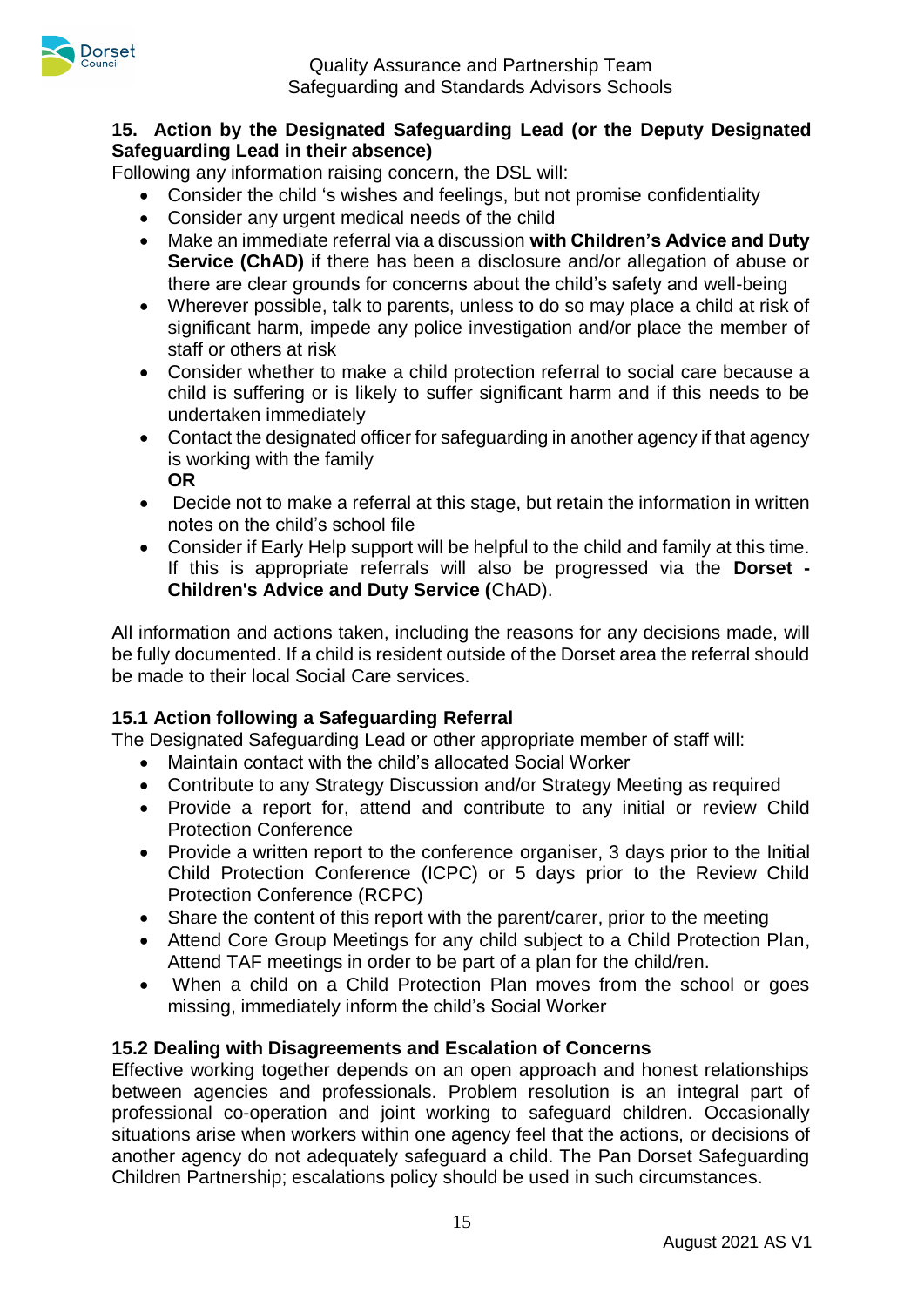

Professional disagreements can arise in a number of areas, but are most likely to arise around:

- Levels of need
- Roles and responsibilities
- The need for action
- Progressing plans and communication.

Where school staff consider that the practice of other professionals is placing children at risk of harm, they must be assertive, act swiftly and ensure that they challenge the relevant professionals in line with this policy and be aware that:

- The safety of children and young people are the paramount consideration in any professional activity
- Resolution should be sought within the shortest timescale possible to ensure the child is protected
- As a guide, professionals should attempt to resolve differences through discussion within one working week or a timescale that protects the child from harm (whichever is shortest)
- Disagreements should be resolved at the lowest possible stage.

The Designated Safeguarding Lead or other appropriate member of staff will:

- Contact the line manager in Children's Social Care if they consider the response to a referral has not led to the child being adequately safeguarded.
- Contact the line manager in Children's Social Care if they consider that the child is not being adequately safeguarded by the child protection plan.
- Use the PDSCP escalation policy if this does not resolve the concern.: [https://pandorsetscb.proceduresonline.com/p\\_escalation.html](https://pandorsetscb.proceduresonline.com/p_escalation.html)

**16. Safer Recruitment and Selection** Mountjoy School pays full regard to the statutory guidance for schools and colleges; Keeping Safe in Education 2021- Part three, Safer recruitment.

We ensure that all appropriate measures are applied in relation to everyone who works in the school and who is therefore likely to be perceived by the children as a safe and trustworthy adult. This includes volunteers, supervised volunteers and staff employed by contractors.

Safer recruitment practice includes scrutinising applicants, verifying identity and academic/vocational qualifications, obtaining professional references, checking employment history and ensuring that a candidate has the health and physical capacity for the job. It also includes undertaking interviews and checks with the Disclosure and barring service (DBS)

In line with statutory changes, underpinned by regulations, the following will apply:

 DBS and barred list checks will be undertaken for all posts that are deemed regulated activity, and for all other posts an enhanced DBS check will be undertaken unless they are supervised roles that are deemed not to meet the definition of regulated activity.(KCSiE 2021 pg. 56)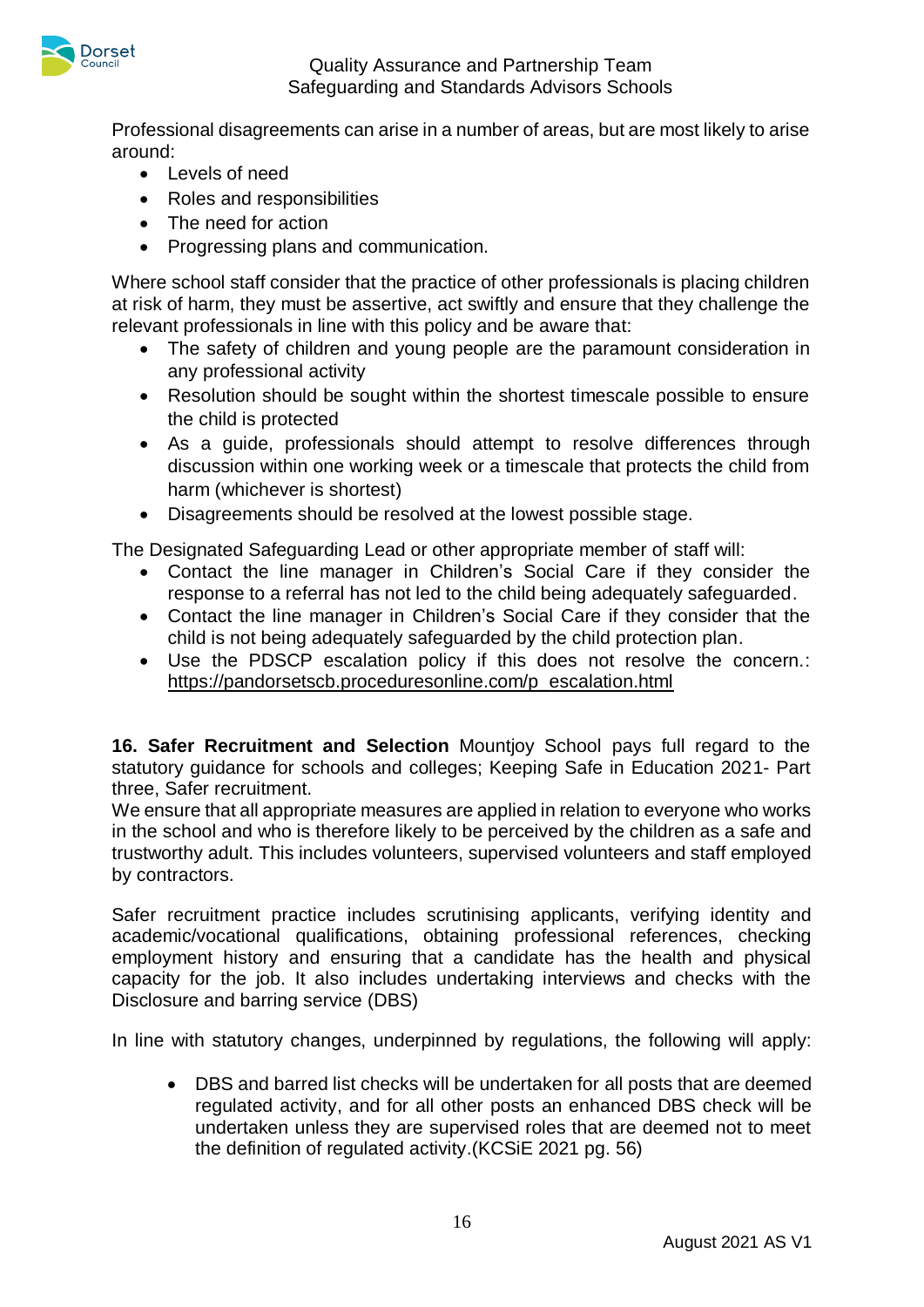

- Our school is committed to keeping an up to date Single Central Record which details a range of checks carried out on our staff.
- All new appointments to our school workforce who have lived outside the UK will be subject to additional checks as appropriate.
- Our school ensures that supply staff have undergone the necessary checks and will be made aware of this Safeguarding Policy.
- Identity checks must be carried out on all appointments to our school workforce before the appointment is made as part of the recruitment process.
- Staff responsible for recruiting and appointing must be suitably qualified and have completed training on recruitment and selection, with a minimum of one trained staff member sitting on interview panels.

# **17. Safe Practice**

Our school will comply with the current ['Guidance for Safer Working Practice for those](http://www.safeguardinginschools.co.uk/wp-content/uploads/2015/10/Guidance-for-Safer-Working-Practices-2015-final1.pdf)  [working with children and young people in education settings'](http://www.safeguardinginschools.co.uk/wp-content/uploads/2015/10/Guidance-for-Safer-Working-Practices-2015-final1.pdf) (2019) ensuring that information in this guidance regarding conduct, is known to all staff, visitors and volunteers who come into the school.<https://www.saferrecruitmentconsortium.org/> Safe working practice ensures that pupils are safe and that all staff:

- Are responsible for their own actions and behaviour and should avoid any conduct which would lead any reasonable person to question their motivation and intentions.
- Work in an open, honest and transparent way.
- Work with other colleagues where possible in situations that could be open to question.
- Discuss and/or take advice from the Head Teacher or DSL over any incident which may give rise for concern.
- Record any incidents or decisions made.
- Apply professional standards respectfully in relation to diversity issues.
- Be aware of information-sharing and confidentiality policies.
- Are aware that breaches of the law and other professional guidelines could result in criminal or disciplinary action being taken against them.

# **18. The use of 'Reasonable force'**

We do not routinely use any form of physical contact in order to manage the children, however there may be rare occasions when the school staff have to physically restrain pupils using 'reasonable, proportionate or necessary force' only to prevent them from hurting themselves or others, or from damaging property. We would use our whole school policy on therapeutic behaviour management called 'Dorset Steps', which seeks to analyse and understand what the behaviour is attempting to communicate to us. This may include guiding a child to safety by the arm, or away from another person to prevent injury and this action should be taken using no more force than is needed. (Pg.39 KCSiE 2021) Restrictive Physical Internal (RPI) is used a last resort and only when staff have had specific training in how to do it safely and with careful consideration of the impact this may have on the child or others witnessing the hold. If a child has some additional needs, a Dorset Steps plan will be put in place to address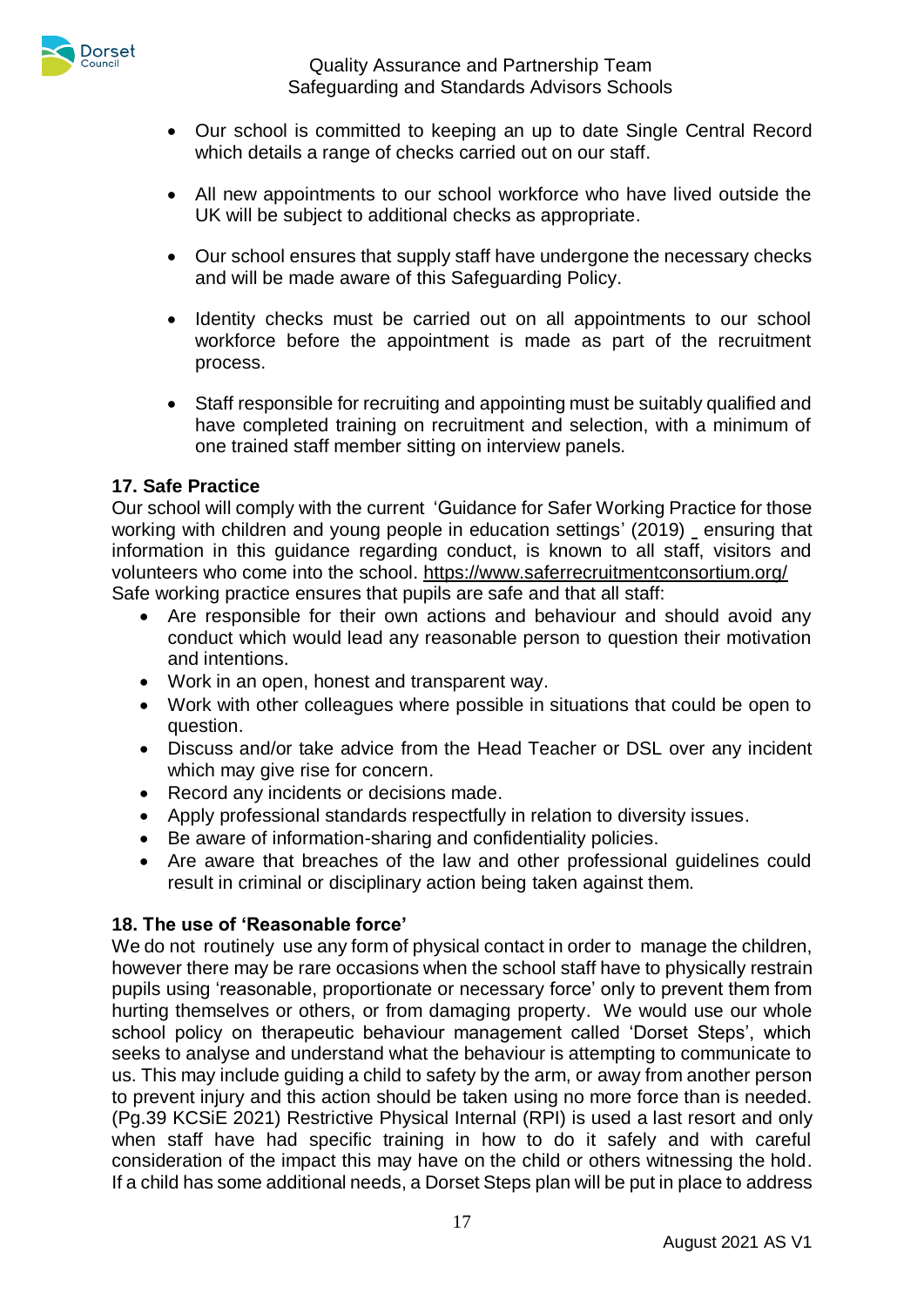

actions to be taken prior to using any form of RPI, this may be by distraction techniques, removing any objects which could cause harm to the child, and using deescalation strategies including sensory support.

- School staff will familiarise themselves with the Department for Education's guidance regarding use of reasonable force in school. 'Use of Reasonable force, Advice for headteachers, staff and governing bodies' July 2013. and 'Keeping Children Safe in Education 2021' pgs.39-40. Staff will attend regular training in Dorset Steps.
- Will follow the school's Behaviour Policy, which is available on our website. The school will offer training to staff in appropriate use of physical intervention and/or restraint.

# **19. School Safeguarding, Child Protection Training and Staff Induction**

The school's Designated Safeguarding Lead, Deputy DSLs and Governor with designated responsibility for safeguarding will undertake appropriate safeguarding and child protection training and refresher training at two yearly intervals.

All other school staff, including non-teaching staff, will undertake appropriate induction training and safeguarding/child protection training to enable them to carry out their responsibilities for safeguarding effectively, training and chi will be updated regularly, including a yearly update. The school will maintain a register of who has undertaken training and when.

All staff (including temporary staff, volunteers, supervised volunteers and staff employed by contractors) are provided with the school's safeguarding policy and informed of school's safeguarding arrangements on induction. The school will maintain a register of who has received this information and when.

# **20. Extended School and Off-Site Arrangements**

Where extended school activities are provided by and managed by the school, our own safeguarding and Child Protection policy and procedures continue to apply. If other organisations provide services or activities on our site, we will ensure that they have appropriate procedures in place, including safer recruitment procedures.

When our pupils attend off-site activities, including day and residential visits and/or other activities, we will ensure that effective safeguarding arrangements are in place. We will also undertake appropriate and robust risk assessments for the venue, location, and activity to be undertaken in accordance with the school's Risk Assessment protocol.

#### **21. Allegations regarding person(s) working in or on behalf of the school (including volunteers)**

Keeping Children Safe in Education (2020) Part 4 – Allegations of abuse made against teachers and other staff, including supply staff and volunteers.

Where an allegation is made against any person working in, or on behalf of, the school that he or she has: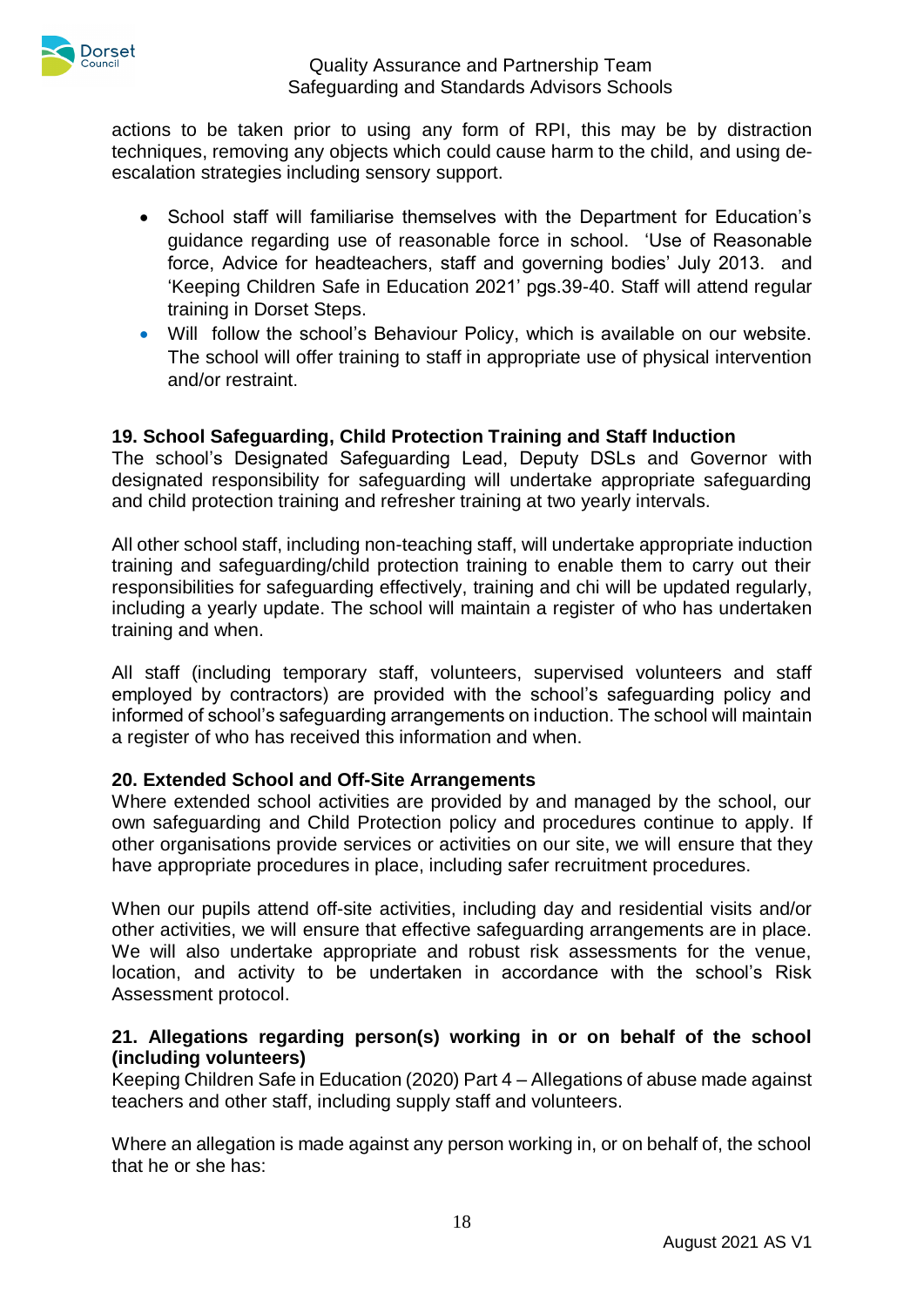

- Behaved in a way that has harmed a child or may have harmed a child
- Possibly committed a criminal offence against or related to a child
- Behaved towards a child or children in a way that indicates he or she will pose a risk of harm if they work regularly or closely with children

Whilst we acknowledge that some allegations may be false, malicious, or misplaced, we also acknowledge that they may be founded. It is, therefore, essential that all allegations are investigated properly, in line with agreed procedures and that outcomes are recorded. All school staff will maintain a culture of vigilance based on the notion that 'it could happen here', in line with the staff code of conduct, which is available on our website.

Staff will be encouraged to use the **Whistle Blowing Policy,** which is available on our website, if they have concerns regarding the conduct or behaviour of a colleague and they feel that matter has not been addressed appropriately by the school, which includes contact the Local Authority Designated Officer (LADO)

# **21.1 Initial Action by person receiving or identifying an allegation or concern**

- Treat the matter seriously and keep an open mind
- Make a written record of the information using My Concern including the time, date and place of incident/s, persons present and what was said and sign and date this
- Immediately report the matter to the Headteacher or designated Safeguarding Lead (DSL) (unless the allegation is against the Headteacher or DSL, in which case the Chair of Governors must be reported to)

# **21.2 Initial Action by the Headteacher**

- Obtain written details of the concern or allegation, but do not investigate or interview child, adult or witnesses
- Contact the LADO within 1 working day
- Inform the Chair of Governors of the allegation

# **21.3 Subsequent Action by the Headteacher (or designated person)**

- In consultation with Local Authority Human Resources (HR) conduct a disciplinary investigation, if an allegation indicates the need for this
- Contribute to the child protection process by attending professional strategy meetings.
- Maintain contact with (HR).
- Ensure clear and comprehensive records regarding the allegation, and action taken, and outcome are retained on the staff member's personnel file
- Consider along with Human Resources and the LADO whether a referral to the DBS should be made

# **22. Children with special educational needs and disabilities**

All schools have a duty to use their 'best endeavours' to identify and support pupils with SEN and meet their educational needs. This includes all children and young people who attend Mountjoy School.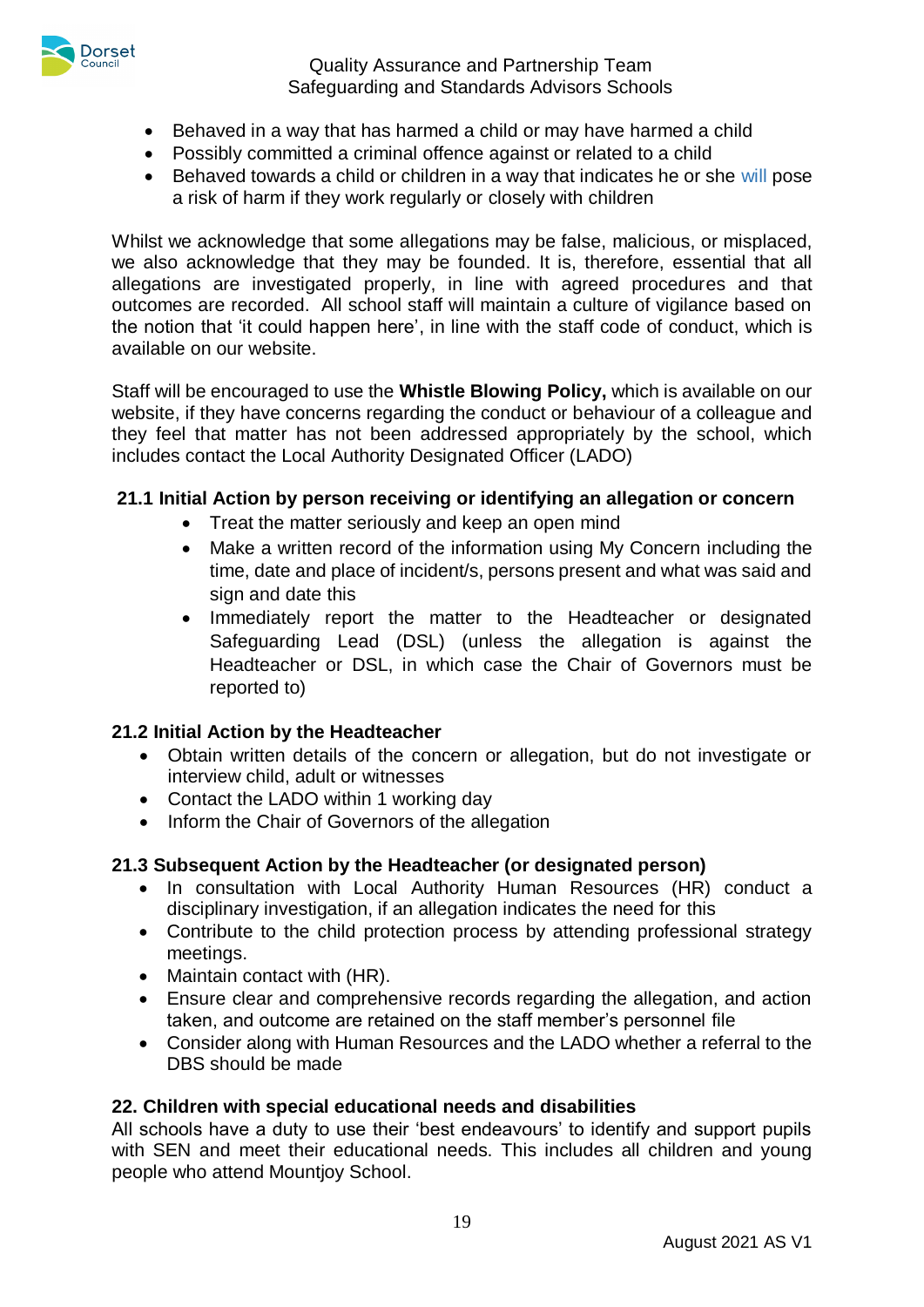

Children with special educational needs and disabilities (SEND) can face additional safeguarding challenges, SEND children can be up to four times more likely to be abused due to additional vulnerabilities. We will ensure a culture of vigilance that reflects the fact that additional barriers can exist when recognising abuse and neglect in this group of children. These can include:

- Assumptions that indicators of possible abuse such as behaviour, mood and injury relate to the child's SEND without further exploration.
- The potential for children with SEND being disproportionally impacted by behaviours such as bullying, without outwardly showing any signs; and
- Communication barriers and difficulties in overcoming these barriers.

# **23. Mental Health**

All of the staff have an awareness that mental health problems can in some cases be an indicator that a child is or has suffered abuse, neglect or exploitation.

The staff would not attempt to make a Mental health diagnosis. However, the staff are in a good position to observe the children on a daily basis and therefore identify those whose behaviour indicates they may be experiencing a mental health problem or be at risk of developing one.

When children have suffered **adverse childhood experiences**, this may impact on them throughout their lives. This can also then have an impact on their behaviour, their ability to learn and affect their mental health.

If staff have a concern about the mental health of a child, they will follow school policy and report their concerns to the DSL. [Mental health and behaviour in schools](https://assets.publishing.service.gov.uk/government/uploads/system/uploads/attachment_data/file/755135/Mental_health_and_behaviour_in_schools__.pdf)  [\(publishing.service.gov.uk\)](https://assets.publishing.service.gov.uk/government/uploads/system/uploads/attachment_data/file/755135/Mental_health_and_behaviour_in_schools__.pdf)

# **24. Further Information on Safeguarding Issues**

Safeguarding covers more than the contribution made to child protection processes in relation to individual children. It also encompasses issues such as pupil health and safety, bullying, arrangements for meeting the medical needs of children, including first aid, school security, drugs and substance misuse, gang related activity and promoting positive behaviour.

Below of some of the issues that all staff at our school take seriously and will act in line with the safeguarding policy to ensure children are safe.

# **24.1 Bullying**

Bullying is behaviour by an individual or group, repeated over time, that intentionally hurts another individual or group either physically or emotionally. Bullying can take many forms (for instance, cyber-bullying via text messages or the internet), and is often motivated by prejudice against particular groups, for example on grounds of race, religion, gender, sexual orientation, or because a child is adopted or has caring responsibilities. It might be motivated by actual differences between children, or perceived differences. Stopping violence and ensuring immediate physical safety is obviously a school's first priority but emotional bullying can be more damaging than physical.

While bullying between children is not a separate category of abuse and neglect, it is a very serious issue that can cause considerable anxiety and distress. At its most serious level bullying can have a significant effect on a child's wellbeing and in very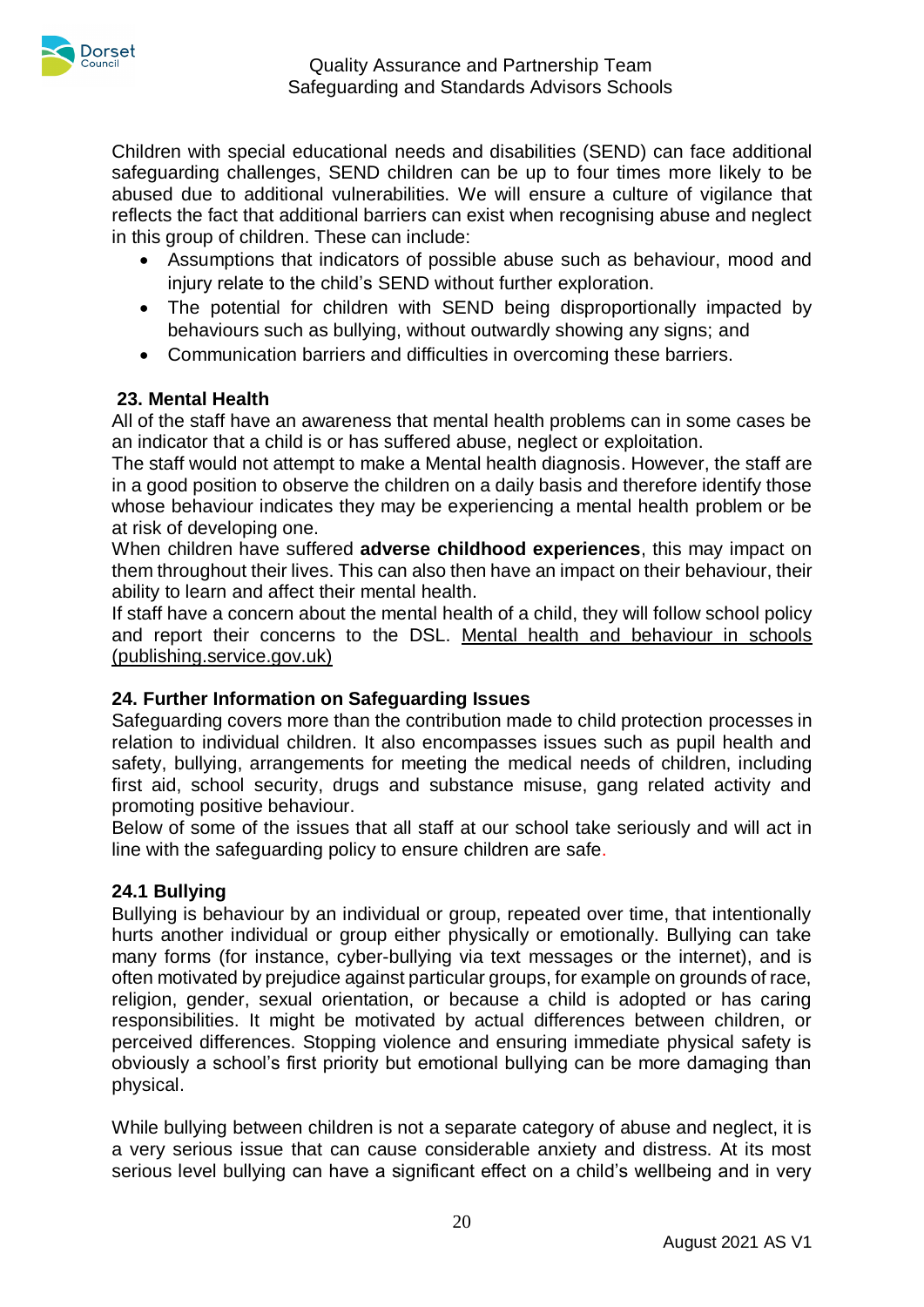

rare cases has been a feature in the suicide of some young people.

All incidences of bullying, including cyber-bullying and prejudice-based bullying must be reported and will be managed through our anti-bullying procedures. All pupils and parents receive a copy of the anti-bullying procedures on joining the school and the subject of bullying is addressed at regular intervals in the (PSHE) curriculum. If the bullying is particularly serious, or the anti-bullying procedures are deemed to be ineffective, the Headteacher and the DSL will consider implementing safeguarding procedures.

For further information please see the DEF guidance, Preventing and Tackling Bullying, [\(https://assets.publishing.service.gov.uk/\)](https://assets.publishing.service.gov.uk/) and our school's Anti-bullying Policy, which can be found on our website.

# **24.2 Online Safety**

The breadth of issues classified within online safety is considerable, but can be categorised into three areas of risk:

- Content: being exposed to illegal, inappropriate or harmful material.
- Contact: being subjected to harmful online interaction with other users.
- Conduct: personal online behaviour that increases the likelihood of, or causes, harm
- Commerce: risks such as online gambling, inappropriate advertising, phishing and or financial scams. (Pg. 33 KCSiE2021)

If there is a concern that a pupil or member of staff are at risk, it should be reported to the Anti- Phishing Working Group (https://apwg.org/)

The school recognises that its pupils will use mobile phones and computers at some time. They are a source of fun, entertainment, communication and education. However, we know that some adults and young people will use these technologies to harm children. The harm might range from sending hurtful or abusive texts and emails, to enticing children to engage in sexually harmful conversations, behaviours, web cam photography or face-to-face meetings. Cyber-bullying by pupils via emails and texts will be treated as seriously as any other type of bullying and managed through our anti-bullying procedures.

Chatrooms and social networking sites are the most obvious sources of inappropriate and harmful content and behaviour, which pupils are not allowed to access in school. Some pupils will undoubtedly 'chat' on mobiles or social networking sites at home and the school encourages parents to consider measures to keep their children safe when using social media.

The school has an Online Safety Policy that is known to all staff and pupils. This can be found on our website.

# **24.3 Filters and monitoring**

The Governing body will do all that they reasonably can to limit children's exposure to the above risks from the school's IT system. As part of this process, the governing bodies will ensure there are appropriate filters and monitoring systems in place. Whilst considering their responsibility to safeguard and promote the welfare of children and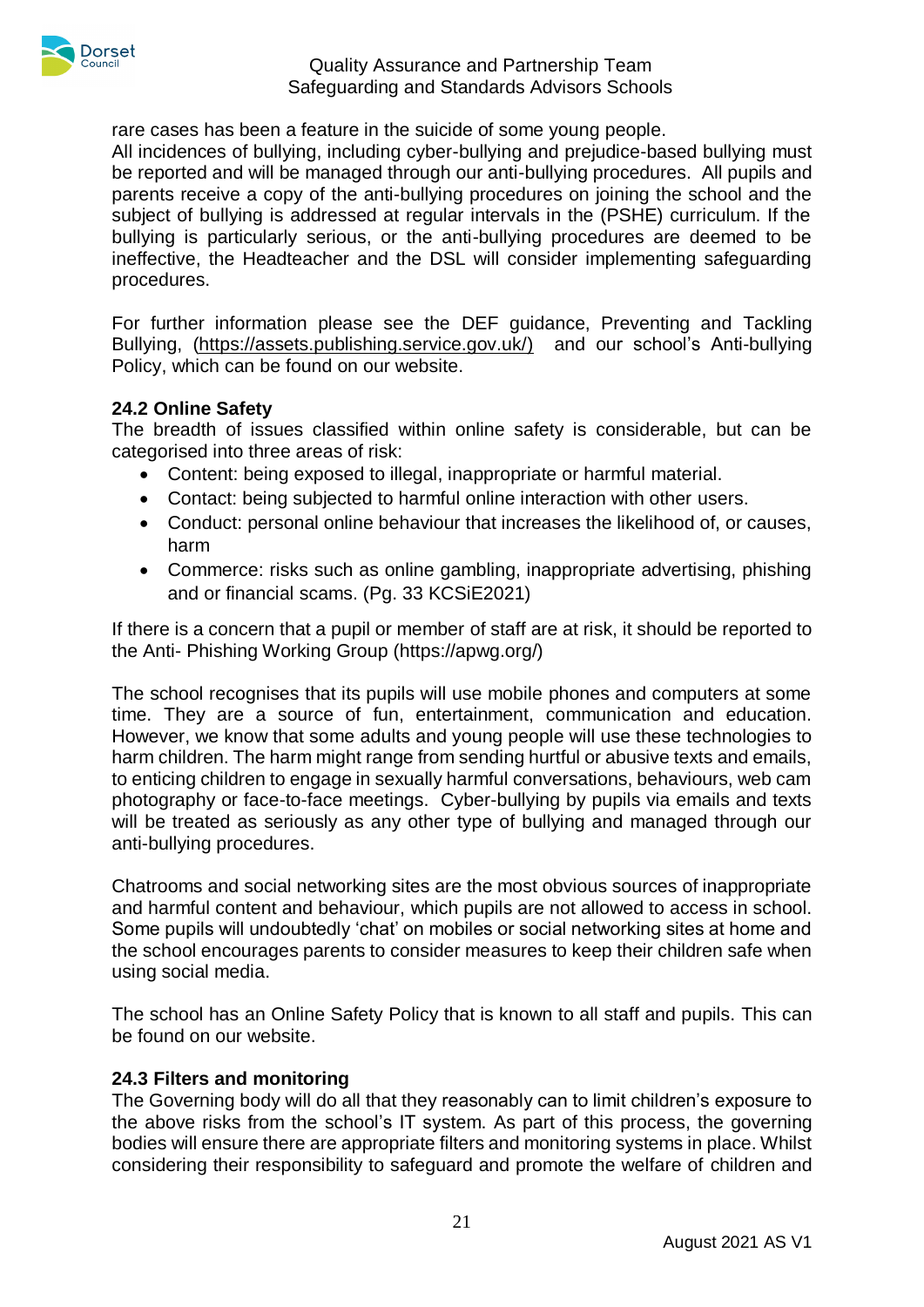

provide them with a safe environment in which to learn, taking into consideration the age range and number of pupils, and how often they access the IT system. The appropriateness of any filters and monitoring systems will be informed in part by the risk assessment required by the Prevent Duty. [\(https://www.saferinternet.org.uk/\)](https://www.saferinternet.org.uk/).

Whilst filtering and monitoring are an important part of the online safety picture for schools and colleges to consider, it is only one part. The Governors will consider a whole school approach to online safety which will include a clear policy on the use of mobile technology in the school (pg. 33 keeping Children safe in education 2021 The governing body will ensure that appropriate filters and monitoring systems are in place, ensuring that "over blocking" does not lead to unreasonable restrictions as to what children can be taught with regard to online teaching and safeguarding.

Governors will ensure that, as part of the requirement for staff to undertake regularly updated safeguarding training and the requirement to ensure children are taught about safeguarding, including online, that online safety training for staff is integrated, aligned and considered as part of the overarching safeguarding approach. The Governing body must complete Safeguarding training on appointment to their role and the Chair and Safeguarding Governor must undertake training every 2 years.

# **24.4 Information and support.**

There is a wealth of information available to ensure our school/college keep children safe online.

These include:

- UKCIS. Online Safety in schools and Colleges: Questions for the governing board.
- NSPCC. Provides online advice regarding online safety arrangements.
- South West Grid for Learning. Provides advice on all aspects of a school or colleges online safety arrangements.

# **24.5 Photography and Images**

Most of the people who take, or view photographs or videos of children do so for entirely understandable and acceptable reasons. However, some people abuse children through taking or using images, so we must ensure that we have safeguards in place.

To protect pupils, we will:

- Seek their consent for photographs to be taken or published (for e.g. on our website or in newspapers or publications)
- Seek parental consent.
- Use only the pupil's first name with an image.
- Ensure pupils are appropriately dressed
- Only use school equipment to make images of children (no personal devices are permitted for this purpose)
- Encourage pupils to tell us if they are worried about any photographs that are taken of them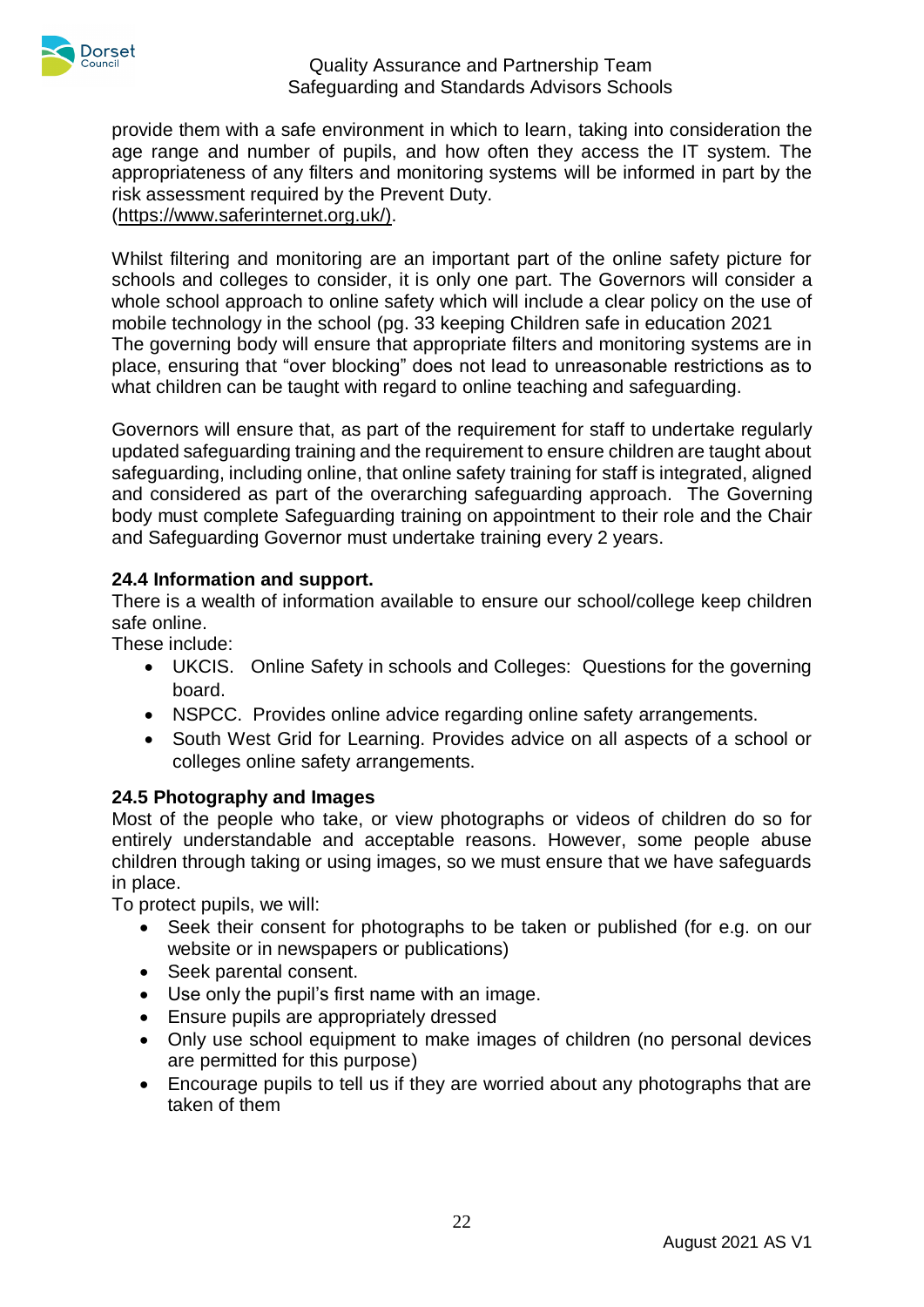

# **24.6 Children Missing from Education**

All staff **understand** that a child who is persistently missing from school may be at risk of a range of safeguarding issues, criminal exploitation, including neglect child sexual abuse, child sexual and criminal exploitation.

School staff will follow the local guidance available on the Pan Dorset Safeguarding children partnership website and where reasonably possible, the school will hold three emergency contact numbers for each pupil. This goes beyond the legal minimum and is good practice as it provides additional options to contact a responsible adult when a child is missing from education.

[\(https://pandorsetscb.proceduresonline.com/p\\_ch\\_miss\\_care\\_home\\_ed.html](https://pandorsetscb.proceduresonline.com/p_ch_miss_care_home_ed.html) ).

# **24.7 Elective Home Education (EHE)**

Where parents inform our school that they wish to 'home educate' their child, they must do so in writing, our school will inform the Elective Home Education administrator (EHE) who will implement the 'Elective Home Education' procedure. [https://www.dorsetcouncil.gov.uk/education-and-training/schools-and](https://www.dorsetcouncil.gov.uk/education-and-training/schools-and-learning/elective-home-education-ehe-information-for-parents.aspx)[learning/elective-home-education-ehe-information-for-parents.aspx](https://www.dorsetcouncil.gov.uk/education-and-training/schools-and-learning/elective-home-education-ehe-information-for-parents.aspx)

#### **24.8 Children who harm others**

Our school recognises that the harm caused to children by the harmful and bullying behaviour of other children can be significant. Children who harm others should be held responsible for their harmful behaviour and the school staff alerted to the fact that they are likely to pose a risk to other children in the school, home and community.

Where this harm involves sexual abuse, serious physical or serious emotional abuse, the safeguarding procedures set out in this policy will be applied. This school recognises that children who harm others are likely to have considerable needs themselves and may have experienced or be experiencing significant harm themselves.

Where a child has caused significant harm to another child, through sexual abuse or serious physical or emotional abuse, the school will make separate referrals to Children's Social Care for the victim(s) and perpetrator(s).

Such children and young people are likely to be children in need, and some will, in addition, be suffering, or at risk of suffering, significant harm, and may themselves be in need of protection. Children and young people who abuse others should be held responsible for their abusive behaviour, while being identified and responded to in a way that meets their needs as well as protecting others.

#### **24.9 Peer on Peer Abuse**

Children can abuse other children (often referred to as peer on peer abuse) and it can take many forms. It can happen both inside and outside of school/college and online. It is important that all staff recognise the indicators and signs of peer on peer abuse and know how to identify it and respond to reports. This can include (but is not limited to): bullying (including cyberbullying, prejudice-based and discriminatory bullying); abuse within intimate partner relationships; physical abuse such as hitting, kicking, shaking, biting, hair pulling, or otherwise causing physical harm; sexual violence and sexual harassment; consensual and non-consensual sharing of nude and semi-nude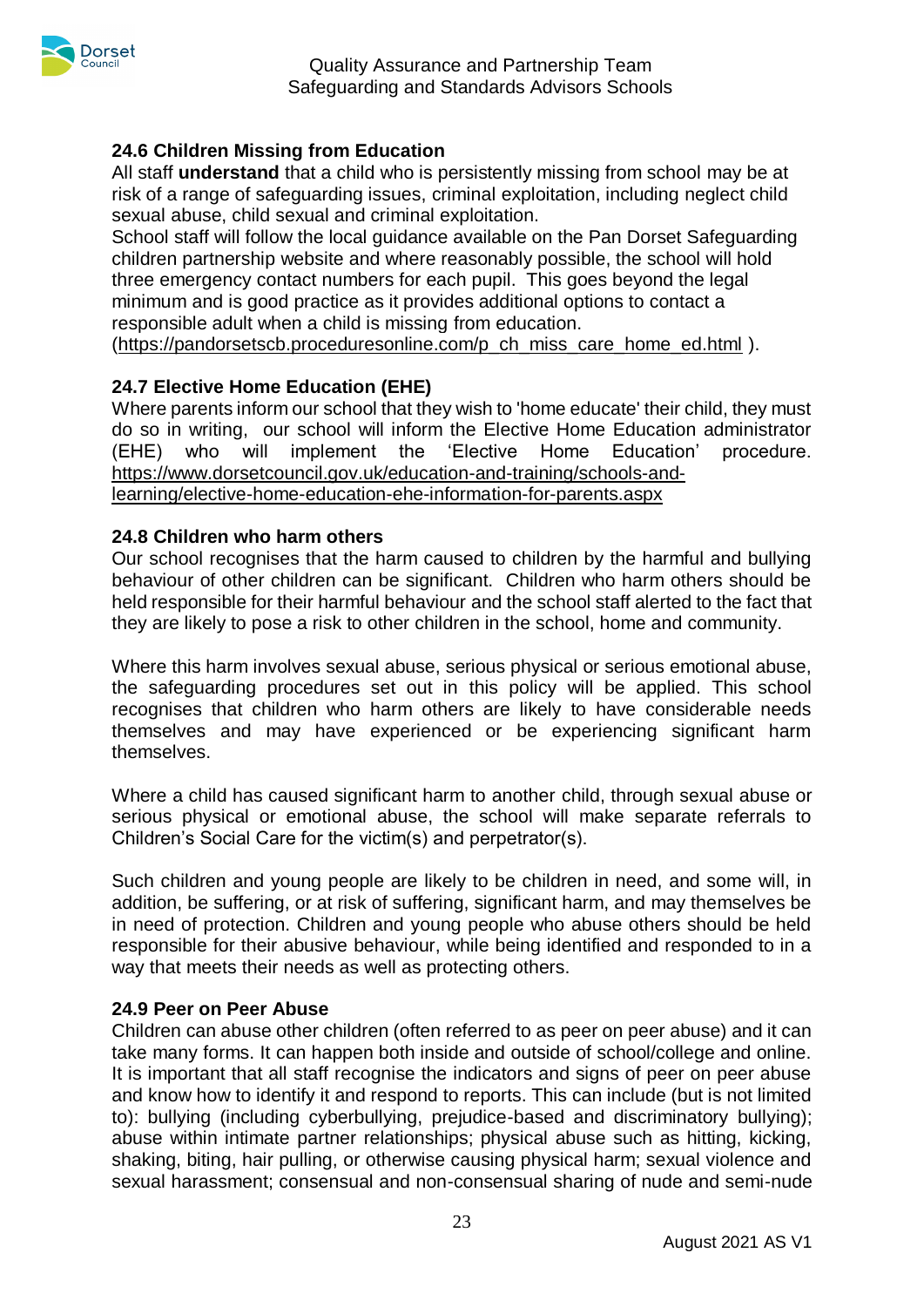

images and/or videos; causing someone to engage in sexual activity without consent, such as forcing someone to strip, touch themselves sexually, or to engage in sexual activity with a third party; up skirting and initiation/hazing type violence and rituals. Addressing inappropriate behaviour (even if it appears to be relatively innocuous) can be an important intervention that helps prevent problematic, abusive and/or violent behaviour in the future. (pg. 135 KCSiE2021)

# **25. Sexual violence and sexual harassment between children in schools and colleges**

Sexual violence and sexual harassment can occur between two children of any sex. They can also occur through a group of children sexually assaulting or sexually harassing a single child or group of children (pg. 99 KCSiE2021)

Children who are victims of sexual violence and sexual harassment will likely find the experience stressful and distressing. This will, in all likelihood, adversely affect their educational attainment. Sexual violence and sexual harassment exist on a continuum and may overlap, they can occur online and offline (both physical and verbal) and are never acceptable. It is important that all victims are taken seriously and offered appropriate support. Schools and colleges should consider the following:

• It is more likely that girls will be the victims of sexual violence and more likely that sexual harassment will be perpetrated by boys. Mountjoy School will ensure that all staff are aware of the importance of:

• Making clear that sexual violence and sexual harassment is not acceptable, will never be tolerated and is not an inevitable part of growing up.

• Not tolerating or dismissing sexual violence or sexual harassment as "banter", "part of growing up", "just having a laugh" or "boys being boys"; and

• Challenging behaviours (which are potentially criminal in nature), such as grabbing bottoms, breasts, vaginas and penises. Dismissing or tolerating such behaviours risks normalising them.

• Children with Special Educational Needs and Disabilities (SEND) can be especially vulnerable. Disabled and deaf children are three times more likely to be abused than their peers. Additional barriers can sometimes exist when recognising abuse in SEND children. We will ensure we have plans in place to support all of the children at Mountjoy School are protected and any additional needs are taken into consideration as part of this process.

When, we as a school, consider issues of sexual violence and harassment between children we will seek support from our children's social care partners.

25.1

Up skirting

The Voyeurism (Offences) Act 2019, which is commonly known as the Up skirting Act, came into force on 12 April 2019. 'Up skirting' is where someone takes a picture under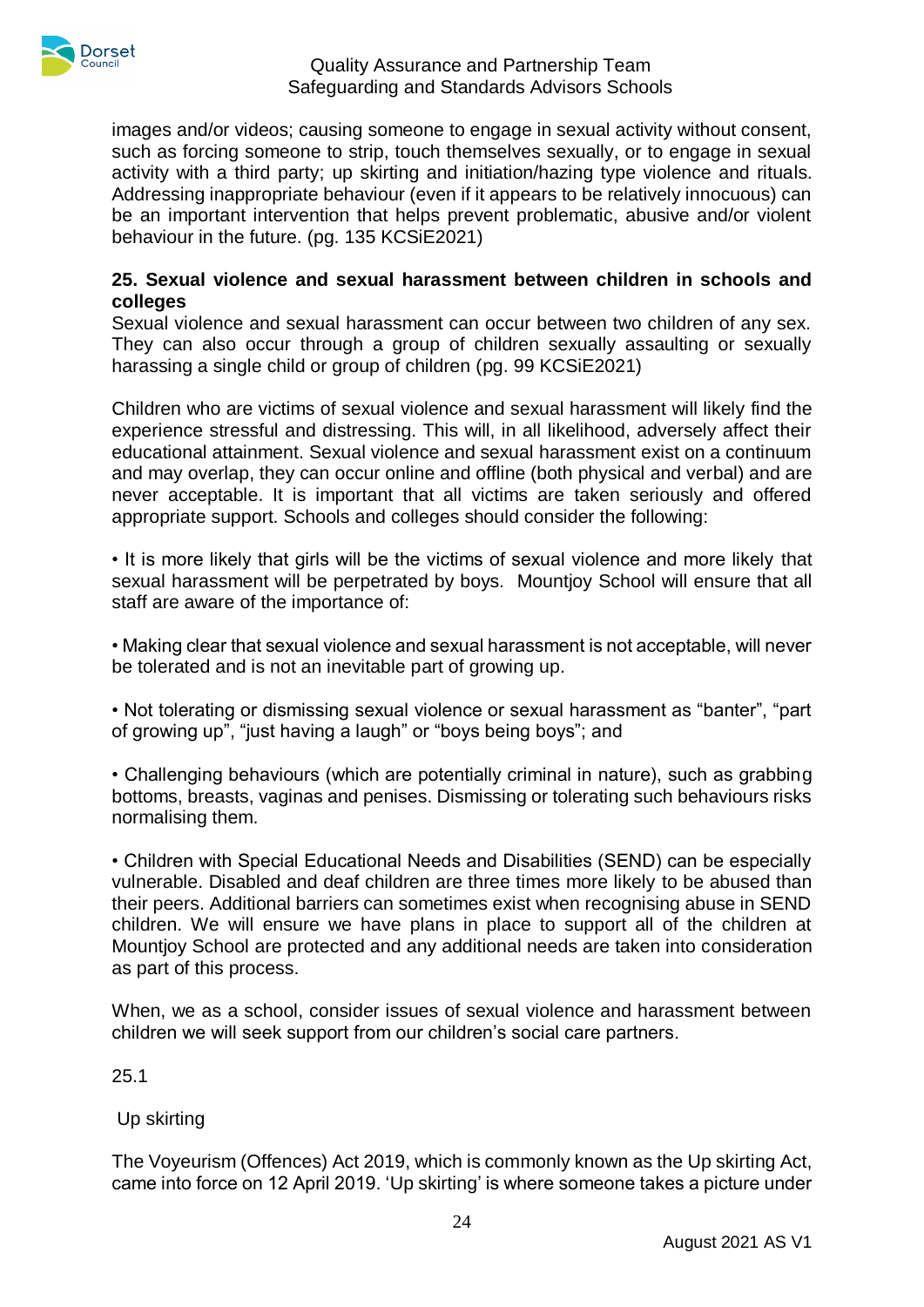

a person's clothing (not necessarily a skirt) without their permission and or knowledge, with the intention of viewing their genitals or buttocks (with or without underwear) to obtain sexual gratification, or cause the victim humiliation, distress or alarm. It is a criminal offence. Anyone of any sex, can be a victim. We will ensure that all staff act immediately should an incident of Up skirting arise in our school and report this to the police /social care immediately.

# **26. Child Criminal Exploitation**

As set out in the Serious Violence Strategy published by the Home Office, criminal exploitation is where an individual or group takes advantage of an imbalance of power to coerce, control, manipulate or deceive a child or young person under the age of 18 into any criminal activity (a) in exchange for something the victim needs or wants, and/or (b) for the financial or other advantage of the perpetrator or facilitator and/or (c) through violence or the threat of violence. The victim may have been criminally exploited even if the activity appears consensual. Child criminal exploitation does not always involve physical contact; it can also occur through the use of technology. [\(https://www.gov.uk/government/publications/serious-violence-strategy\)](https://www.gov.uk/government/publications/serious-violence-strategy)

# **26.1 Child Sexual Exploitation (CSE)**

CSE is a form of child sexual abuse. Sexual abuse may involve physical contact, including assault by penetration (for example, rape or oral sex) or non-penetrative acts such as masturbation, kissing, rubbing and touching outside clothing. It may include non-contact activities, such as involving children in the production of sexual images, forcing children to look at sexual images or watch sexual activities, encouraging children to behave in sexually inappropriate ways or grooming a child in preparation for abuse (including via the internet).

The definition of child sexual exploitation is as follows:

Child sexual exploitation is a form of child sexual abuse. It occurs where an individual or group takes advantage of an imbalance of power to coerce, manipulate or deceive a child or young person under the age of 18 into sexual activity (a) in exchange for something the victim needs or wants, and/or (b) for the financial advantage or increased status of the perpetrator or facilitator. The victim may have been sexually exploited even if the sexual activity appears consensual. Child sexual exploitation does not always involve physical contact; it can also occur using technology.

Child sexual exploitation is a complex form of abuse and it can be difficult for those working with children to identify and assess. The indicators for child sexual exploitation can sometimes be mistaken for 'normal adolescent behaviours. It requires knowledge, skills, professional curiosity and an assessment which analyses the risk factors and personal circumstances of individual children to ensure that the signs and symptoms are interpreted correctly, and appropriate support is given. Even where a young person is old enough to legally consent to sexual activity, the law states that consent is only valid where they make a choice and have the freedom and capacity to make that choice. If a child feels they have no other meaningful choice, are under the influence of harmful substances or fearful of what might happen if they don't comply (all of which are common features in cases of child sexual exploitation) consent cannot legally be given whatever the age of the child.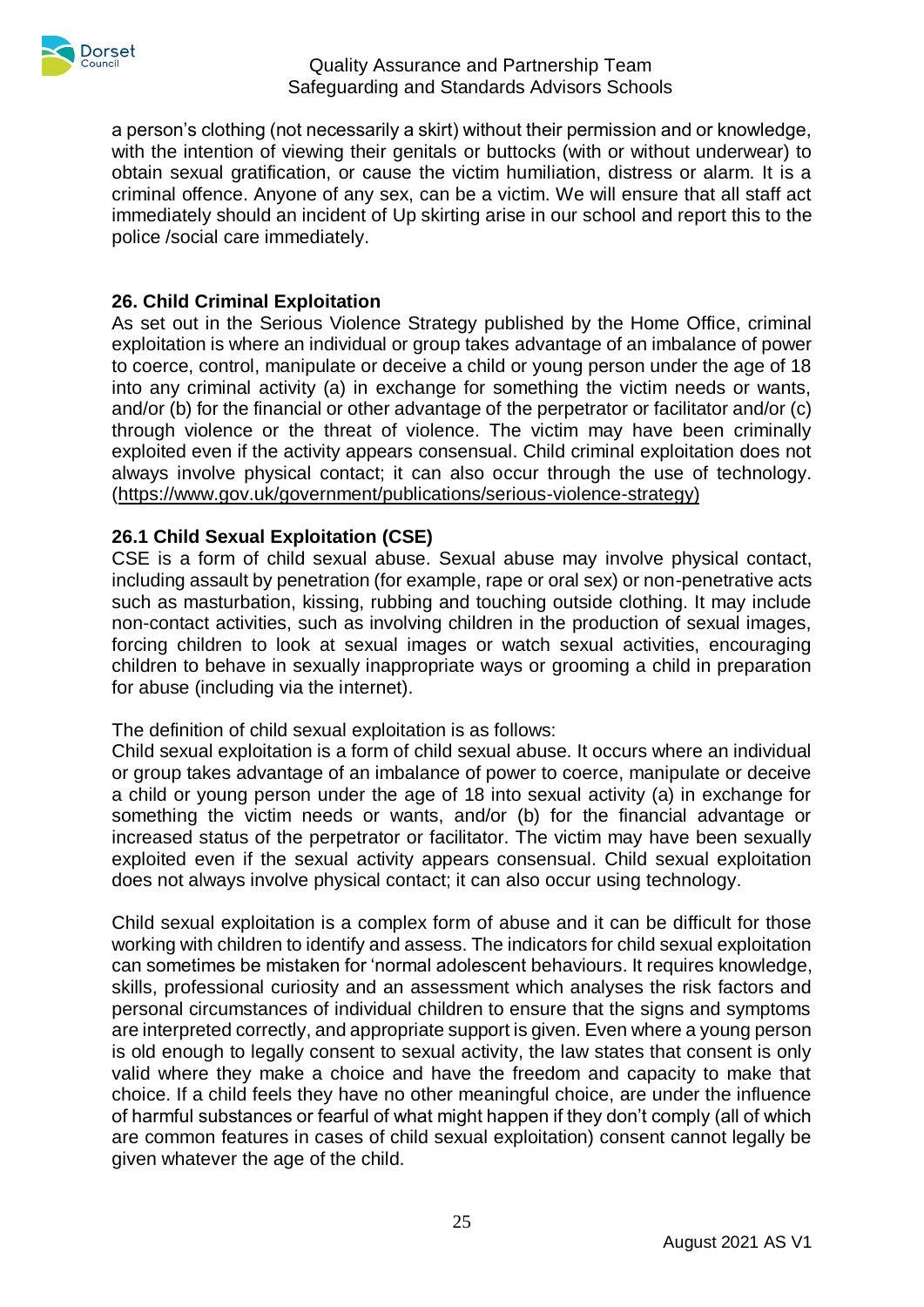

Child sexual exploitation is never the victim's fault, even if there is some form of exchange: all children and young people under the age of 18 have a right to be safe and should be protected from harm.

One of the key factors found in most cases of child sexual exploitation is the presence of some form of exchange (sexual activity in return for something); for the victim and/or perpetrator or facilitator.

Where it is the victim who is offered, promised or given something they need or want, the exchange can include both tangible (such as money, drugs or alcohol) and intangible rewards (such as status, protection or perceived receipt of love or affection). It is critical to remember the unequal power dynamic within which this exchange occurs and to remember that the receipt of something by a child/young person does not make them any less of a victim. It is also important to note that the prevention of something negative can also fulfil the requirement for exchange, for example a child who engages in sexual activity to stop someone carrying out a threat to harm his/her family.

Whilst there can be gifts or treats involved in other forms of sexual abuse (e.g. a father who sexually abuses but also buys the child toys) it is most likely referred to as child sexual exploitation if the 'exchange', as the core dynamic at play, results in financial gain for or enhanced status of, the perpetrator. Where the gain is only for the perpetrator/facilitator, there is most likely a financial gain (money, discharge of a debt or free/discounted goods or services) or increased status as a result of the abuse. If sexual gratification, or exercise of power and control, is the only gain for the perpetrator (and there is no gain for the child/young person) this would not normally constitute child sexual exploitation, but should be responded to as a different form of child sexual abuse.

If, as a school, we are concerned a child is being sexually exploited we will follow the procedures set out in this document and make reference to the local guidance provided by the PAN Dorset safeguarding Partnership.

Further guidance can be obtained from 'Child sexual exploitation Definition and a guide for practitioners, local leaders and decision makers working to protect children from child sexual exploitation can be useful when considering cases of CSE'. [\(https://assets.publishing.service.gov.uk/government/uploads/system/uploads/attach](https://assets.publishing.service.gov.uk/government/uploads/system/uploads/attachment_data/file/591903/CSE_Guidance_Core_Document_13.02.2017.pdf) ment data/file/591903/CSE Guidance Core Document 13.02.2017.pdf)

# **26.2 County Lines**

As set out in the Serious Violence Strategy, published by the Home Office, County Lines is a term used to describe gangs and organised criminal networks involved in exporting illegal drugs into one or more importing areas within the UK, using dedicated mobile phone lines or other form of 'deal line'. They are likely to exploit children and vulnerable adults to move and store the drugs and money, and they will often use coercion, intimidation, violence (including sexual violence) and weapons.

# **27. Assessment of risk outside the home (previously contextual safeguarding)**

**Assessment of risk outside of the home** is an approach to understanding, and responding to, young people's experiences of significant harm and risk beyond their families. It recognises that the different relationships that young people form in their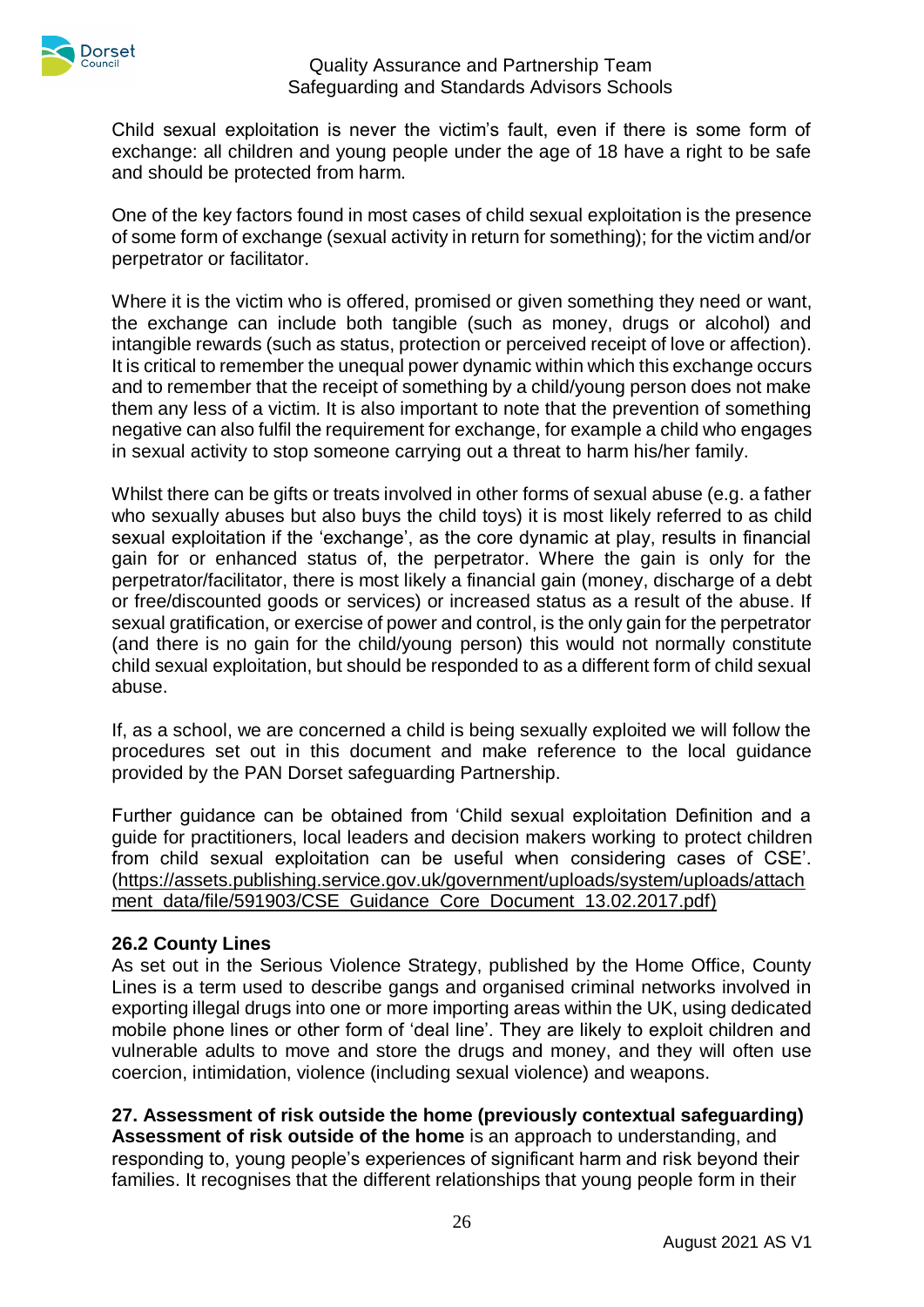

neighbourhoods, schools and online can feature violence and abuse. Parents and carers have little influence over these contexts, and young people's experiences of extra-familial abuse can undermine parent-child relationships. Therefore, children's social care practitioners and school staff need to engage with individuals and sectors who do have influence over/within extra-familial contexts, and recognise that assessment of, and intervention with, these spaces are a critical part of safeguarding practices. Assessment of risk outside of the home, therefore, expands the objectives of child protection systems in recognition that young people are vulnerable to abuse in a range of social contexts. If, we are concerned a child is being exploited in an extra-familiar context, as previously outlined, we will follow the procedures set out in this document and consult or refer to children's social care.

[\(https://contextualsafeguarding.org.uk/\)](https://contextualsafeguarding.org.uk/)

# **28. Female Genital Mutilation (FGM)**

Female Genital Mutilation (FGM) comprises all procedures involving partial or total removal of the external female genitalia or other injury to the female genital organs. This procedure is typically performed on girls between the ages of 4 and 13 but on some cases, it is performed on new-born infants or on young women before marriage or pregnancy.

If we are concerned that a child may be at risk of FGM we will follow the Pan Dorset Safeguarding Partnership guidance following the referrals procedure.

# **28.1 FGM Mandatory Reporting Duty**

Section 5B of the Female Genital Mutilation Act 2003 (as inserted by section 74 of the Serious Crime Act 2015) places a statutory duty upon teachers, along with social workers and healthcare professionals, to report to the police where they discover (either through disclosure by the victim or visual evidence) that FGM appears to have been carried out on a girl under 18. Those failing to report such cases will face disciplinary sanctions. It will be rare for teachers to see visual evidence, and they should not be examining pupils, but the same definition of what is meant by "to discover that an act of FGM appears to have been carried out" is used for all professionals to whom this mandatory reporting duty applies.

[\(https://pandorsetscb.proceduresonline.com/p\\_referrals.html\)](https://pandorsetscb.proceduresonline.com/p_referrals.html)

# **28.2 So-called 'honour-based' Abuse**

Honour based abuse is a collection of practices which are used to control behaviour within families or other social groups. To protect perceived cultural religious beliefs and or honour. Such violence can occur when perpetrators perceived that a relative has shamed the family and or the community by breaking the honour code. For young victims this is a form of child abuse and a serious abuse of human rights. It can be distinguished from other forms of violence as it is often committed with some degree of approval and or collusion for family rand or the community members. Women and men, and younger members of the family can all be involved in the abuse. Any suspicion or disclosure of violence or abuse against a child in the name of honour will be treated seriously and an immediate referral to Children's Social Care will be made with reference to the local Pan Dorset continuum of Need.

[\(https://pandorsetscb.proceduresonline.com/p\\_referrals.html\)](https://pandorsetscb.proceduresonline.com/p_referrals.html)

# **29. Preventing Radicalisation and Extremism**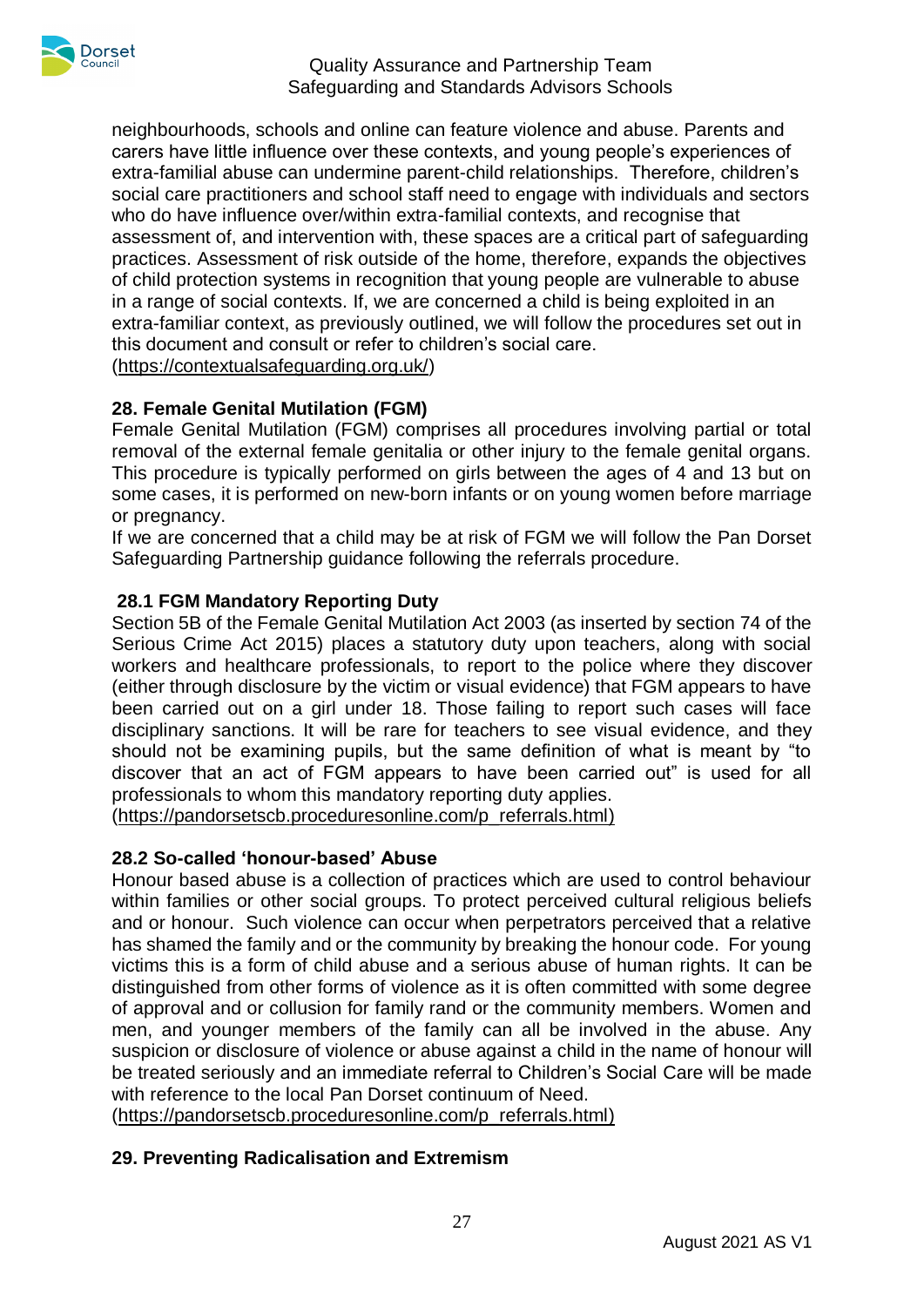

From 1 July 2015 all schools must have regard to the statutory guidance issued under section 29 of the Counter-Terrorism and Security Act 2015, paragraphs 57-76 of the guidance are in relation to schools and child care providers, and states that schools should have due regard to the need to prevent people from being drawn into terrorism" We will fulfil our responsibilities under the Prevent Duty. It is essential that staff are able to identify children who may be vulnerable to radicalisation and know what to do when they are identified. Protecting children from the risk of radicalisation should be seen as part of schools' wider safeguarding duties, and is similar in nature to protecting children from other harms (e.g. drugs, gangs, neglect, sexual exploitation), whether these come from within their family or are the product of outside influences.

We aim to build pupils' resilience to radicalisation by promoting fundamental British values and enabling them to challenge extremist views. The Prevent duty is not intended to stop pupils debating controversial issues. On the contrary, the school will provide a safe space in which children, young people and staff can understand the risks associated with terrorism and develop the knowledge and skills to be able to challenge extremist arguments. We will be mindful of the risk of children being exposed to extremist materials via the internet.

If we are concerned, we will follow safeguarding procedures and refer to the Pan Dorset Safeguarding Children's Partnership's guidance on Prevent. [\(https://pandorsetscb.proceduresonline.com/p\\_sg\\_ch\\_extremism.html?zoom\\_highlig](https://pandorsetscb.proceduresonline.com/p_sg_ch_extremism.html?zoom_highlight=prevent+duty) [ht=prevent+duty\)](https://pandorsetscb.proceduresonline.com/p_sg_ch_extremism.html?zoom_highlight=prevent+duty)

# **29.1 Channel**

Channel is a voluntary, confidential support programme which focuses on providing support at an early stage to people who are identified as being vulnerable to being drawn into terrorism. Prevent referrals may be passed to a multi-agency Channel panel, which will discuss the individual referred to determine whether they are vulnerable to being drawn into terrorism and consider the appropriate support required. A representative from the school or college may be asked to attend the Channel panel to help with this assessment. An individual's engagement with the, programme is entirely voluntary at all stages.

# **30. Children with Family members in Prison.**

There are around 200,00 children in England and Wales who have a parent sent to prison each year. This places the children at risk of poor outcomes, including poverty, stigma and isolation They may also suffer from poor mental health. NICCO provides information for professionals who work with the offender and their children to assist in mitigating the negative consequences for the children.

# **31. Operation Encompass**

Mountjoy School is an operation encompass school.

Operation Encompass operates in all police forces across the UK, it assists the police and schools to work together to provide emotional and practical help to children who are victims of Domestic abuse. The system ensures that when police are called to an incident of domestic abuse, where there are children in the household who have experienced the domestic incident, the police will inform the key adult. Our Key adults Gill Howard and Richard Bowskill are in school before the child or children arrive at school the following day. This ensures that the school has up to date relevant information about the child's circumstances and can enable immediate support to be put in place, according to the child's needs.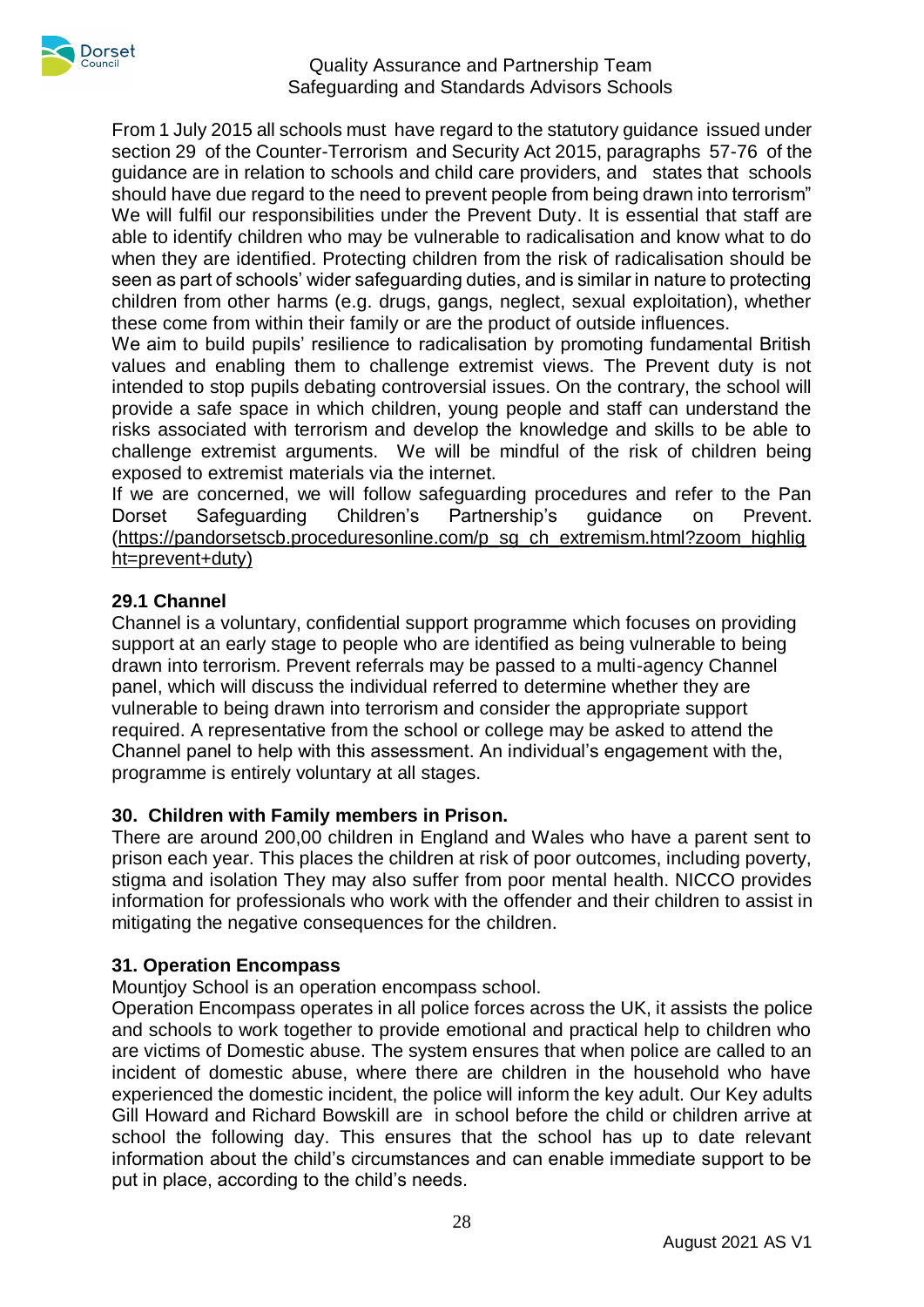

#### **32. Homelessness**

Being homeless or being at risk of becoming homeless presents a real risk to a child's welfare. The designated safeguarding lead (and any deputies) will make a referral into the local housing Authority should they be concerned that a child in our school is about to become or has become homeless (this does not replace the referral to Childrens Social Care when a child/ren are at risk)

Indicators that a family may be at risk of homelessness include household debt, rent arrears, domestic abuse and anti-social behaviour, as well as the family being asked to leave a property. The Homelessness Reduction Act 2017 places a new legal duty on English councils so that everyone who is homeless or at risk of homelessness will have access to meaningful help including an assessment of their needs and circumstances, the development of a personalised housing plan, and work to help them retain their accommodation or find a new place to live.

most cases school and college staff will be considering homelessness in the context of children who live with their families, and intervention will be on that basis. When a child of 16/17 years is homeless and is estranged form parents a referral should be made to Childrens Social Care immediately. (KCSiE2021)

#### **32.References**

Child sexual exploitation. Definition and guide for practitioners, local leaders and decision makers working to protect children from child sexual exploitation. (2017) Department for Education.

[https://assets.publishing.service.gov.uk/government/uploads/system/uploads/attach](https://assets.publishing.service.gov.uk/government/uploads/system/uploads/attachment_data/file/591903/CSE_Guidance_Core_Document_13.02.2017.pdf) [ment\\_data/file/591903/CSE\\_Guidance\\_Core\\_Document\\_13.02.2017.pdf](https://assets.publishing.service.gov.uk/government/uploads/system/uploads/attachment_data/file/591903/CSE_Guidance_Core_Document_13.02.2017.pdf) . Accessed August 2021

Contextual Safeguarding Network [\(https://contextualsafeguarding.org.uk/](https://contextualsafeguarding.org.uk/) Accessed August 2021.

Elective home education (EHE) information for parents. Dorset Council [https://www.dorsetcouncil.gov.uk/education-and-training/schools-and](https://www.dorsetcouncil.gov.uk/education-and-training/schools-and-learning/elective-home-education-ehe-information-for-parents.aspx)[learning/elective-home-education-ehe-information-for-parents.aspx](https://www.dorsetcouncil.gov.uk/education-and-training/schools-and-learning/elective-home-education-ehe-information-for-parents.aspx)Accessed August 2021.

[Educating your child at home -](https://www.dorsetcouncil.gov.uk/education-and-training/schools-and-learning/elective-home-education-ehe-information-for-parents) Dorset Council accessed August 2021.

Keeping children Safe in Education, statutory guidance for Schools. September 2021. Department for Education.

Mental Health and Behaviour in Schools. (2018) DFE. [Mental health and behaviour](https://assets.publishing.service.gov.uk/government/uploads/system/uploads/attachment_data/file/755135/Mental_health_and_behaviour_in_schools__.pdf)  [in schools \(publishing.service.gov.uk\)](https://assets.publishing.service.gov.uk/government/uploads/system/uploads/attachment_data/file/755135/Mental_health_and_behaviour_in_schools__.pdf) Accessed August 2021

National Information centre on children of offenders.<https://www.nicco.org.uk/> Accessed August 2021

Operation Encompass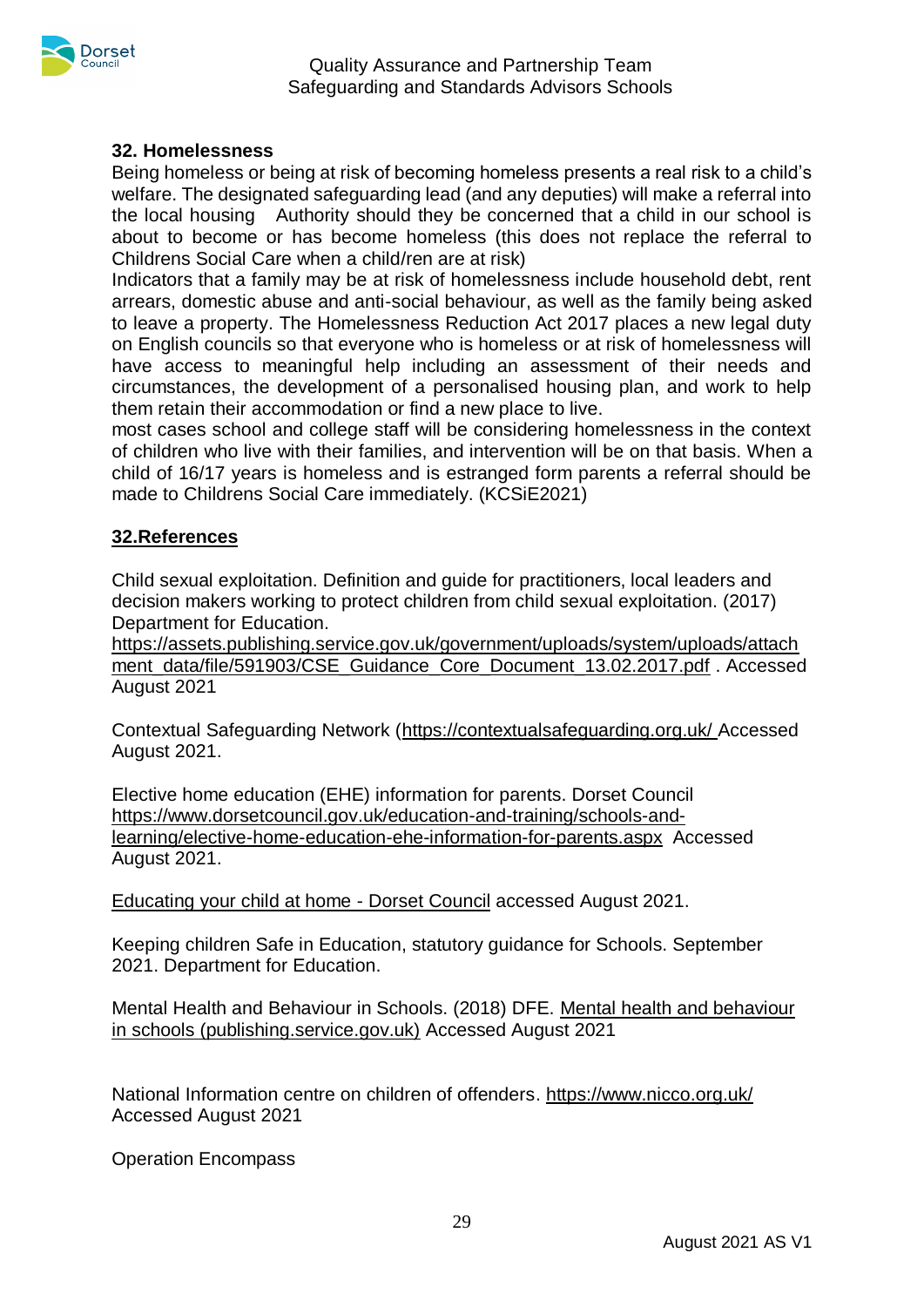

Pan-Dorset Safeguarding Children Partnership (SCP) Policies and Procedures Manual <https://pandorsetscb.proceduresonline.com/>accessed August.2021

Preventing and Tackling Bullying. Advice for headteachers, staff and governing bodies. (2017). Department for Education. [https://assets.publishing.service.gov.uk/government/uploads/system/uploads/attach](https://assets.publishing.service.gov.uk/government/uploads/system/uploads/attachment_data/file/623895/Preventing_and_tackling_bullying_advice.pdf) [ment\\_data/file/623895/Preventing\\_and\\_tackling\\_bullying\\_advice.pdf](https://assets.publishing.service.gov.uk/government/uploads/system/uploads/attachment_data/file/623895/Preventing_and_tackling_bullying_advice.pdf) . Accessed August 2021

Referrals- Pan -Dorset Safeguarding Children Partnership [https://pandorsetscb.proceduresonline.com/p\\_referrals.html\)](https://pandorsetscb.proceduresonline.com/p_referrals.html). accessed Aug 2021

Serious Violence Strategy. (2018). HM Government <https://www.gov.uk/government/publications/serious-violence-strategy>Accessed August 2021

[Supporting Children and Young People Vulnerable to Violent Extremism](https://pandorsetscb.proceduresonline.com/p_sg_ch_extremism.html)  [\(proceduresonline.com\)](https://pandorsetscb.proceduresonline.com/p_sg_ch_extremism.html) . Accessed August 2021

The Prevent duty. Departmental advice for schools and childcare providers (2015) DFE.

[Advice template \(publishing.service.gov.uk\)](https://assets.publishing.service.gov.uk/government/uploads/system/uploads/attachment_data/file/439598/prevent-duty-departmental-advice-v6.pdf) Accessed August 2021

The use of Reasonable force in schools (2013) Use of reasonable force in schools -GOV.UK (www.gov.uk) Accessed August 2021